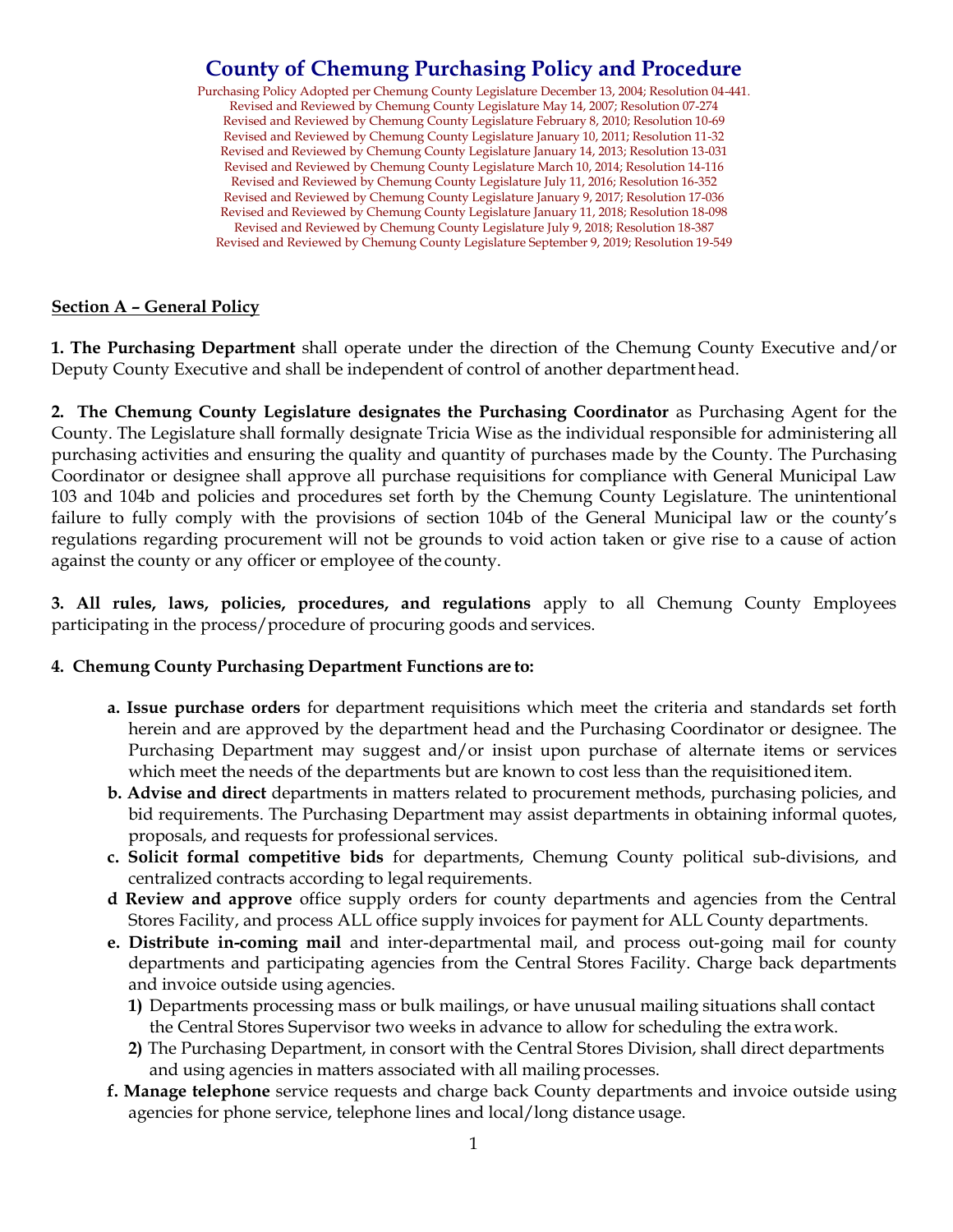- **g. Provide forms** to the departments for solicitation of quotes and proposals, telephone service, and disposal of surplus equipment (Reference Section D).
- **h. Manage** inventory of County owned real property (other than foreclosedproperty)

**4. All Department Heads are responsible for** reasonably anticipating the total annual expenditure for materials and services expected to be purchased for use by their department. These anticipated expenditure totals shall dictate the procurement method to be used in accordance with the policies and procedures outlined in Sections B and C. Aggregate annual purchases of items or services shall not be intentionally separated to circumvent the expenditure limit for any required purchasing procedure.

**5. Shared Contract** as partially defined in GML 103 of New York State is "to make purchases of apparatus, materials, equipment or supplies or to contract for services related to the installation, maintenance or repair of apparatus, materials, equipment and supplies, … through the use of a contract let by the United States of America or any agency thereof, any state or any other county or political subdivision or district therein…," in other words, a government-to-government contract. A Department requesting a purchase using a Shared Contract from a New York State OGS Contract, New York County Contract, or hospital related buying groups shall identify the contract number, contractor's identity, and specific items and their respective costs on **each requisition** using such contracts. Proof of award from their governing board may be required.

For the use of <u>out-of-state shared contracts</u> the following must be in place:

- The shared contract must be consistent with New York State law and made available for use by other government entities.
- A complete copy of the solicitation
- A copy of the evaluation which includes cost and/or price analysis and that the award determination was fair and reasonable.
- A copy of the award recommendation and the final contract.

\*\*Legislature approval required from any and all items that would be subject to public bid.

\*\*Purchase contracts and public works subject to competitive bidding will be awarded to the lowest responsible bidder, however, the County Legislature authorizes that purchase contracts may be awarded on the basis of best value, as defined in State Finance Law 163.

**6. Electronic Receipt of bids** may be authorized by the bid specification and accepted in the designated electronic format. Submission in electronic format may not be required as the sole method for the submission of bids.

- The receiving device designated by Chemung County will be the e-Procurement software from Empire State Bid System and will be identified in the bid specification. The Empire State Bid System will, at a minimum:
	- 1. Document time and date of each bid received electronically;
	- 2. Authenticate the identity of the sender;
	- 3. Ensure security of the information transmitted;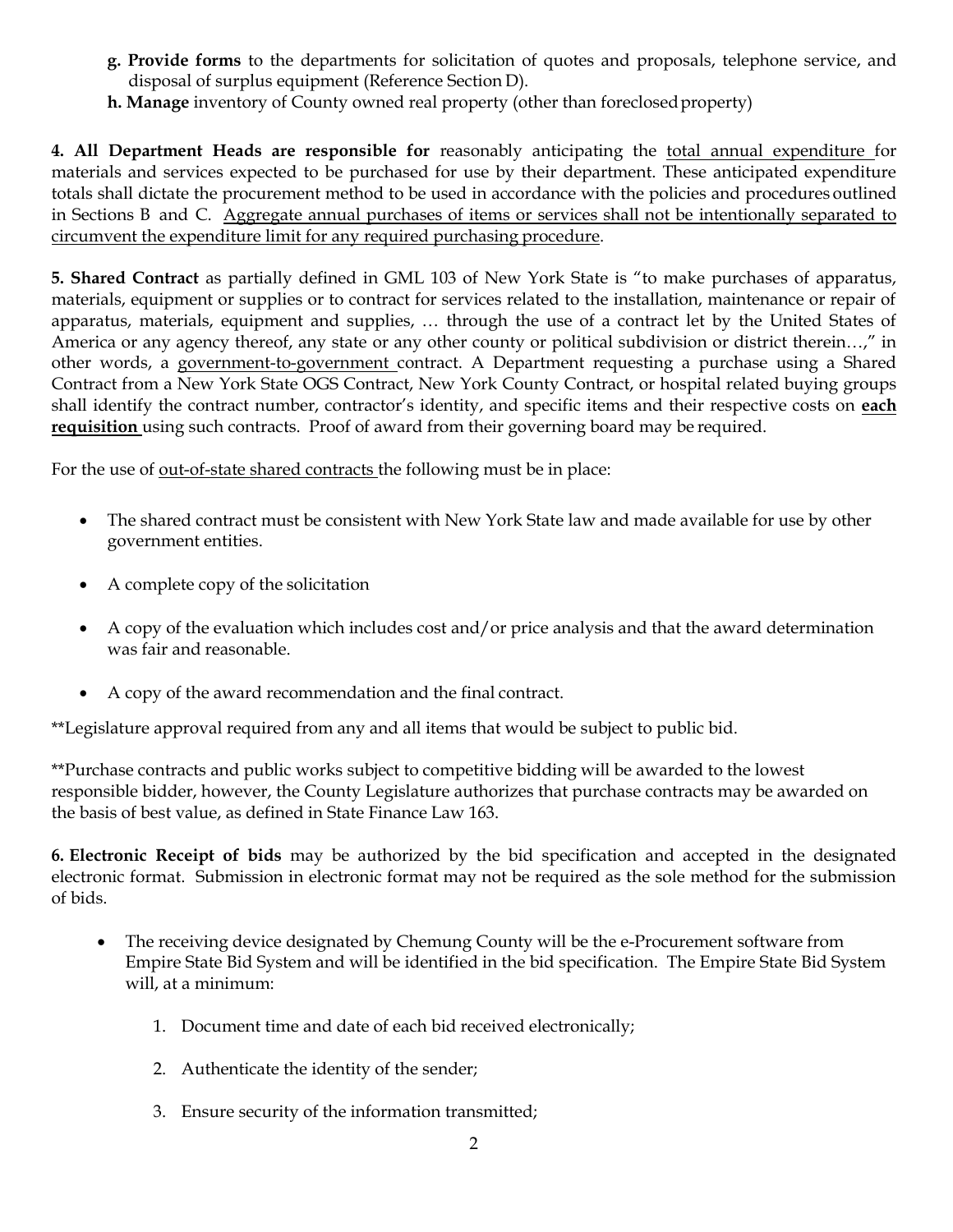- 4. Ensure confidentiality of the bid until the time and date established for opening the bids.
- Timely submission of an electronic bid in compliance with instructions provided for such submission will be stated in the advertisement for bids and shall be the responsibility of each bidder. The County shall not incur any liability from delays or interruptions in the receiving device designated for the submission and receipt of electronic bids.

**7. A written justification** along with documentation of any purchase contract awarded to or recommended to be awarded to **other than the lowest responsible dollar offeror** shall be provided to the Purchasing Department to be kept on file with the purchase order. Possible acceptable justification would be: inability to deliver goods or services within the required amount of time, substandard or unsuitable materials being offered, or materials or services which do not meet the specifications or intent of the quotation, proposal, or bid.

**8. Tie Bids** are low responsive bids from responsible bidders that are identical in price, meeting all the requirements and criteria set forth in the RFB where contractor selection is based on price alone.

- **Vendor Selection -** In the case of a tie bid, the Purchasing Coordinator shall break the tie in the following priority:
	- 1. Select the bidder from Chemung County;
	- 2. Select the bidder from New York State;
	- 3. Select the bidder who submitted their bid first;
	- 4. Conduct a public drawing with a witness to verify results.
- **Record** vendor selection method used to break the tie.

**9. Blanket Purchase Orders** may be requested by the Department for purchases of routine supplies, materials, and services used by the departments. The Blanket Purchase Orders shall properly identify the various commodities/services which are anticipated to be purchased and the total annual amount expected to be required for each vendor's blanket order.

- **a.** Blanket orders for department requirements may be issued to New York State, Chemung County, Shared Contract or Hospital Buying Group contractors if this method facilitates department operations. The blanket order shall be identified as such a contract on the Blanket Purchase Order request. Only items covered under the specified contract may be purchased against that order.
- **b.** Blanket orders shall not be utilized by departments for any single item **or group of like items** for which the annual total exceeds statutory bidding requirements, except as in **7.a.** above.
- **c.** Purchases made against blanket purchase orders and payments made for such purchases are subject to review and audit. Abuse and/or misuse of the process by a department may result in cancellation of any or all of the department's blanket purchase orders and denial of future issuance of blanket purchase orders.

### **10. Emergency purchases:**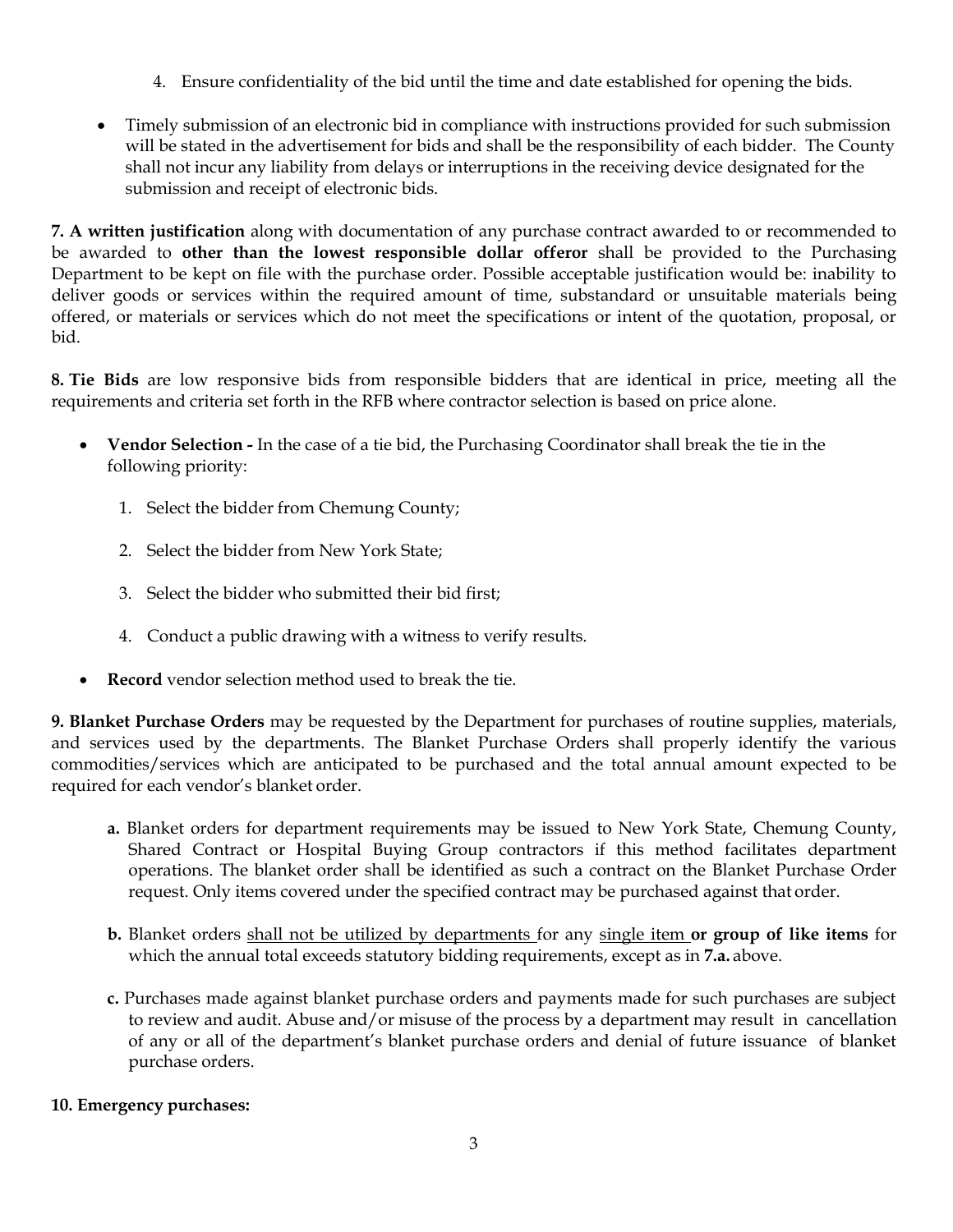An emergency purchase order may be issued by the Purchasing Department up to mandatory competitive bidding thresholds, providing funds are available, at the request of a Department Head or designee.

**Emergency requests exceeding bidding thresholds or requiring a fund transfer must be requested in writing and forwarded to the Purchasing Coordinator. The Purchasing Coordinator shall route the request to the County Executive or Deputy County Executive for approval.** The request shall be submitted to the County Legislature for ratification on the next available agenda**.** Excessive emergency purchases are strongly discouraged.

**a.** The criteria for an emergency as an exception to competitive bidding are: (1) The situation must arise out of an accident or unforeseen occurrence or condition; (2) public buildings, public property, or the life, health, safety, or property of residents must be affected; and (3) the situation must require immediate action which cannot await competitive bidding.

**b.** The criteria for an emergency purchase which is less than competitive bidding thresholds, and does not exceed departmental budgets are: (1) The situation must be unforeseen; (2) Department operations, buildings, property, or public safety is affected; and (3) the situation requires immediate action which cannot await solicitation of quotes or proposals.

**11.Sole Source Purchases:** As provided by section 103 of the General Municipal Law, sole source is defined as a situation where there is only one possible source from which to procure goods and services, such as in the case of certain patented goods or services. The unique benefits of the patented item as compared to other products available in the marketplace must be established. Also, that no other product provides substantially equivalent or similar benefits; and that considering the benefits received, the cost of the item is reasonable.

**a. Documentation:** The County will maintain written documentation of the unique benefits of the product or service purchased as compared to other products or services available in the marketplace; that no other product or service provides substantially equivalent or similar benefits; and that, considering the benefits received, the cost of the product or service is reasonable, when compared to conventional methods. In addition, the documentation will provide that there is no possibility of competition for the procurement of the goods or services. Documentation shall be attached to the Purchase Order.

**Sole source purchases which exceed bidding thresholds require written justification by the department head and complete vendor documentation. Departments shall complete a route slip, attach all documentation, and forward to the Purchasing Coordinator. The Legislature must approve any sole source purchase exceeding bidding thresholds.**

**Sole Source** is a monopolistic situation and no possibility of competition.

**12. Lease Contracts**: True Lease/Rental Contracts must be reviewed by the Purchasing Department and the County Attorney and signed by the County Executive. Contracts obligating the County to spend over \$20,000 will require legislative approval. All contracts must include justification of best value pricing. In addition to this procedure, Lease-Purchase Contracts must be formally bid if the total cost exceeds bidding thresholds.

### **13. Professional Service Contracts:**

**a. APPROVAL PROCESS: All agreements/contracts** are subject to approval by Resolution of the County Legislature, upon recommendation by the Department Head and review by the County Attorney, and are to be signed by the County Executive (except in event of a conflict). RFQs and RFPs (if required per [b], below) shall be solicited sufficiently in advance of the expiration of an existing contract's term.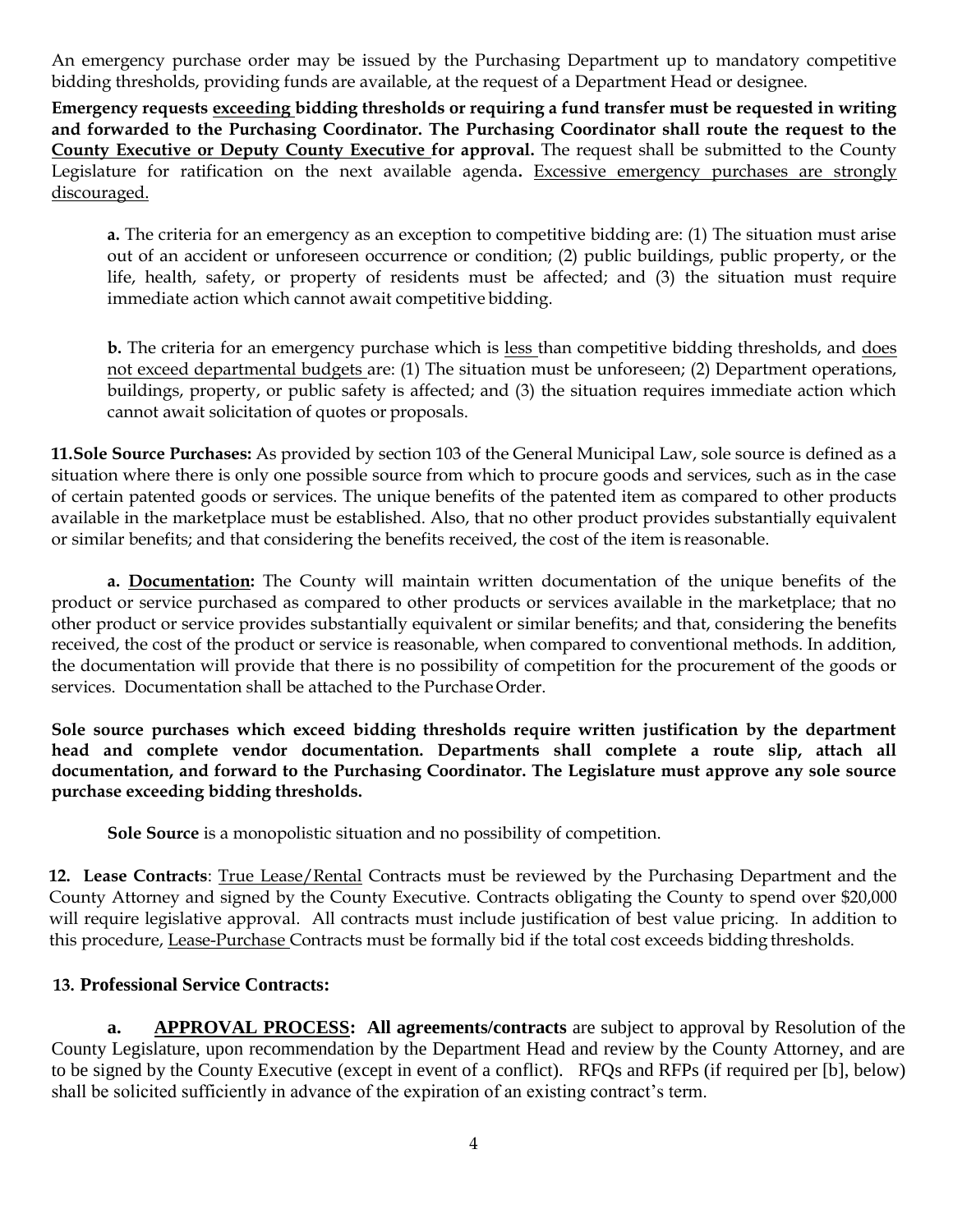# **b. RFQs and RFPs**

- **1. CRITERIA:** In addition to the Approval Process, an RFQ or RFP process shall be required for agreements and contracts defined as Professional Services in accordance with the following:
	- i. **Under \$20,000** shall be awarded upon the recommendation of the Department Head, without an RFQ or RFP.
	- ii. **Between \$20,000 and \$100,000** shall require a solicitation for no less than three (3) informal requests for qualifications ("RFQs") prior to selection of a provider. All RFQ's must include justification of best value pricing.
	- iii. **Exceeding \$100,000, individually or cumulative in any fiscal year**, shall require the issuing of a formal request for proposal ("RFPs").
- **2. EXCEPTIONS:** RFQs and RFPs shall not be required in the following circumstances based on the determination of the Coordinator of Purchasing:
	- i. Providers specifically required pursuant to grants;
	- ii. Providers approved by the New York State Office of Governmental Services;
	- iii. Emergency circumstances that require the immediate provision of professional services;
	- iv. Circumstances when the services required are unique, or available from only one responsible entity.
- **3. CONTENT: All RFPs and RFQs** required under this policy for the securing of professional services shall contain a detailed scope of services, and solicit specific fees and other associated costs for such services, and other essential terms. RFPs shall solicit information regarding the suitability of the individual/firm for the County's needs as follows:
	- i. The special knowledge, experience and expertise of the individual/firm;
	- ii. The credentials and applicable certifications of the individual/firm;
	- iii. The quality of the service provided by the individual/firm;
	- iv. The cost of the services; and
	- v. For grant funded services, the individual/firm's commitment to workplace diversity, working with Minority and Women-owned Business Enterprises (M/WBEs), and compliance with applicable laws and regulations prohibiting unlawful discrimination because of race, creed, color, national origin, sex, sexual orientation, age, disability, or marital status.
- **c. LIST OF PROVIDERS:** Chemung County Purchasing Department will maintain a list/pool of professional service providers to refer to when requiring professional services.

**14. Authorization to Bid:** The County Legislature must approve the solicitation of bids for any materials, equipment, services, or public contracts not originally approved in the adopted budget.

**15. Surplus Equipment –** Equipment must be declared surplus by the Legislature prior to sale or disposal. The "Surplus Declaration and Disposal Form" shall be used to track the surplus throughout the process

# **a. Methods of Surplus Equipment Disposal**

- **i.** Other than public auction, surplus equipment may be disposed of by means of a trade-in for new equipment or a sale/donation to another government agency. The department head must document the sale price or trade in value on the surplus form and coordinate trade in or sale/donation of equipment to another government after Legislature approval.
	- **i. NOTE:** Items being transferred to another County department should **NOT** be declared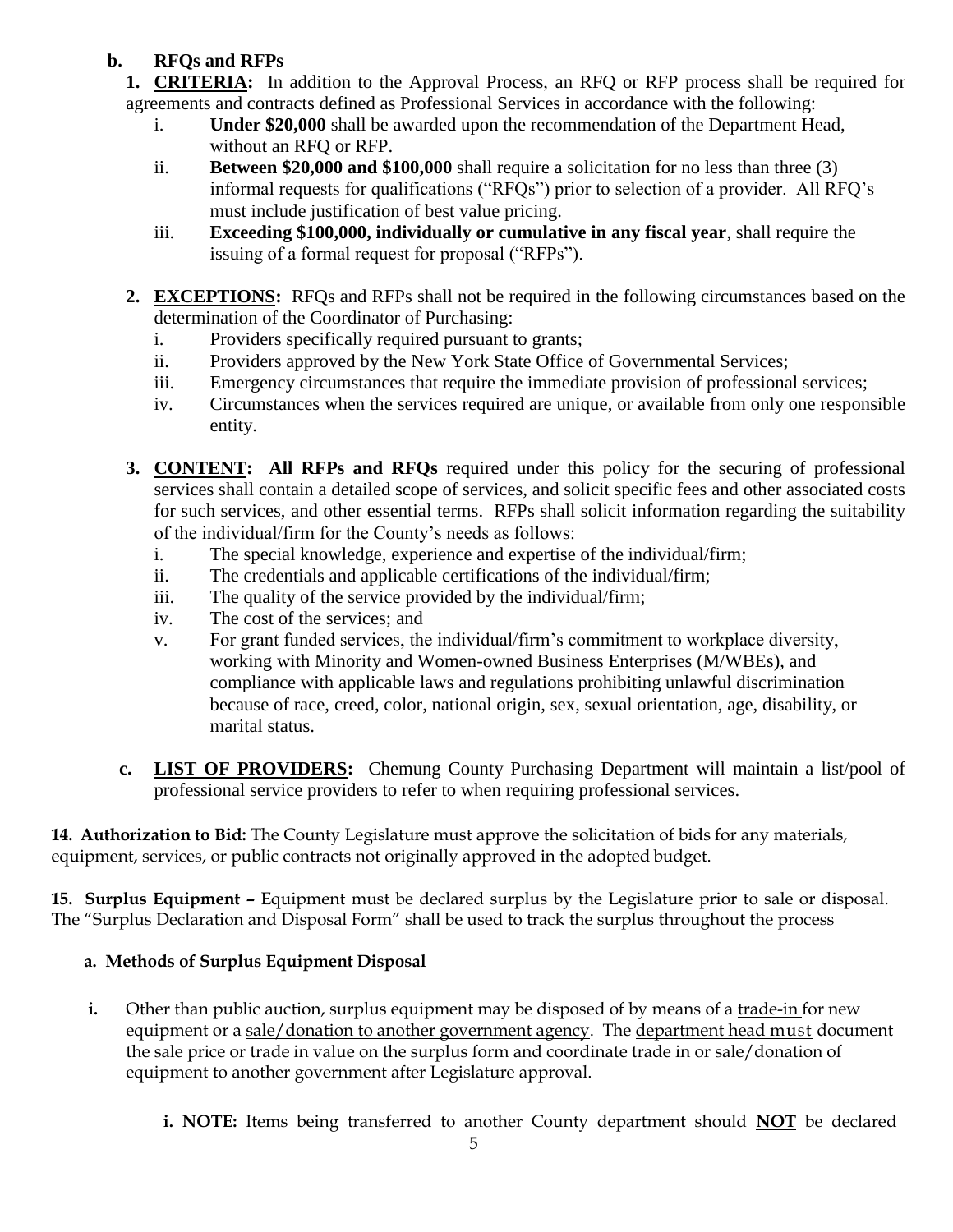surplus. Transfer forms are provided on the County Intranet by the Treasurer's Office.

- **b. Transportation and Storage:** Following legislative approval, the Purchasing Department shall coordinate the disposition of surplus equipment by auction, disposal, or sale for scrap value.
	- **1.** The Purchasing Department shall send to the originating department a surplus alpha-numeric label to affix to all surplus items properly identifying its category as Auction, Recycle, Scrap or Dispose.
	- **2.** The Purchasing Department will issue a Work Order either to the originating department or the Buildings and Grounds Department to transport, if required, or dispose of surplus.
	- **3.** The Buildings and Grounds Department or Originating Department shall verify to the Purchasing Department the method of disposition of County declared surplus assets.
	- **4.** No surplus equipment shall be removed without written properly authorizedpaperwork.
- **c. Surplus Equipment Auction and/or Disposal:** The Purchasing Department shall coordinate the sale of surplus for scrap value, verify receipts from the scrap sale, and deposit revenue with the Treasurer's Office.
	- **1.** Public auctions will be held at the storage facility as necessary to dispose of surplus equipment. **County items must have been declared surplus and approved by the Chemung County Legislature prior to sale.** Other disposal methods may be utilized including sealed bid auctions, internet auctions, selling for scrap value, and placing items in other government agency auctions. The County may allow other government agencies to participate in county auctions, and such agencies will be charged a pro-rated share of all auction-relatedexpenses.
	- **2. Surplus equipment not sold by the aforementioned** means or is deemed unsuitable for re-sale or re-use shall be transported to the solid waste disposal facility by the Buildings and Grounds Department or the originating department upon receipt of a work order from the Purchasing Department. All surplus disposed of in this manner shall be documented by the **transporter** and Solid Waste personnel**.**
	- **3. Surplus equipment which has a "scrap" value** may be sold to the scrap dealer submitting the highest price per ton. A minimum of **two (2) quotes** shall be obtained from vendors providing this service.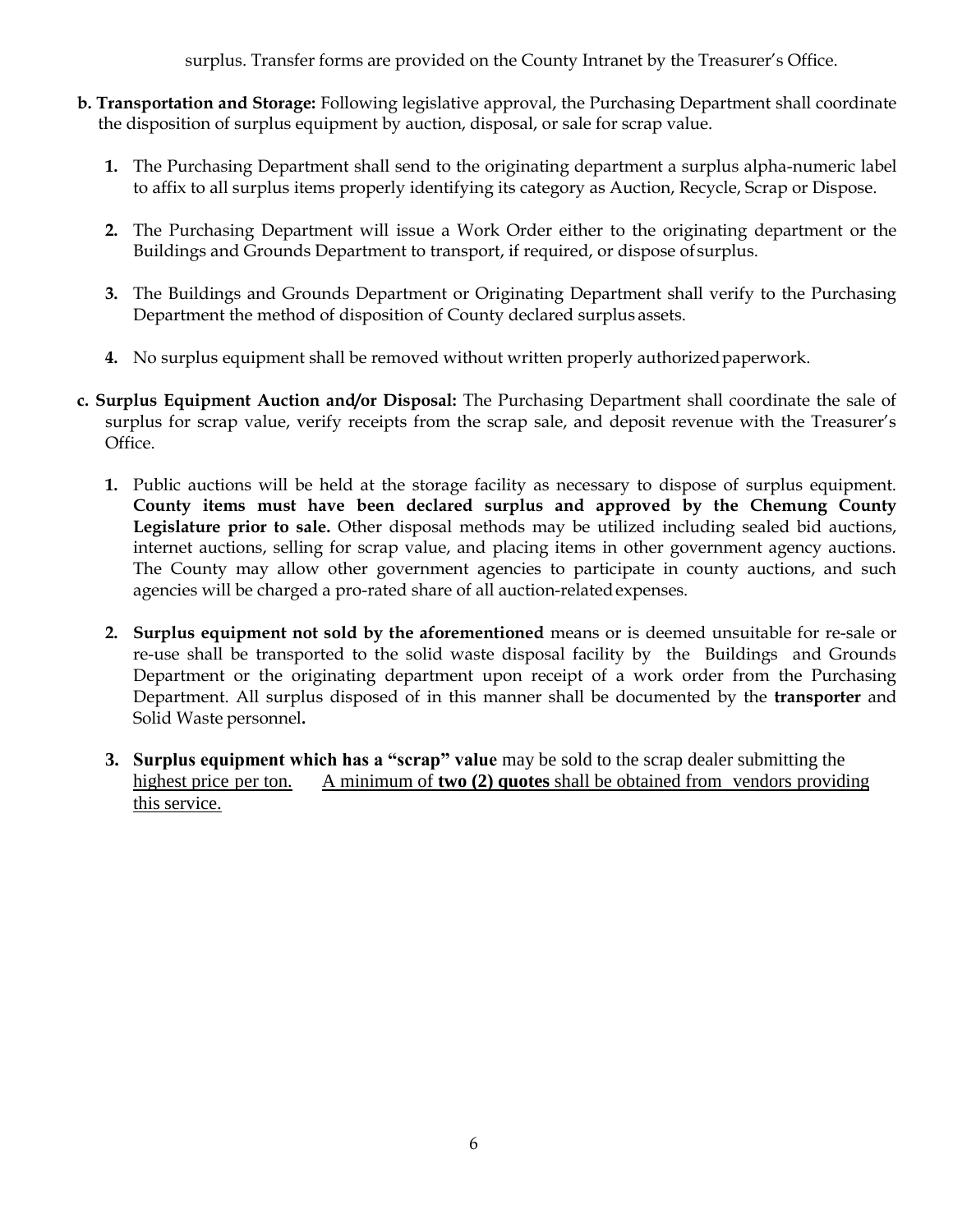| <b>Section B: Purchasing Policy And Procedure For Procurement Of Materials And Supplies</b> |                                                                                                                                                                                                                                                                                                                                                                                                                                                                |  |  |  |  |  |
|---------------------------------------------------------------------------------------------|----------------------------------------------------------------------------------------------------------------------------------------------------------------------------------------------------------------------------------------------------------------------------------------------------------------------------------------------------------------------------------------------------------------------------------------------------------------|--|--|--|--|--|
| <b>Purchase Requisition Amount</b>                                                          | <b>Purchasing Procedure</b>                                                                                                                                                                                                                                                                                                                                                                                                                                    |  |  |  |  |  |
|                                                                                             | Departments shall obtain one to two quotations.                                                                                                                                                                                                                                                                                                                                                                                                                |  |  |  |  |  |
| Under \$3,000.00 per single item.                                                           | Quotes shall be kept on file at the Department but must be made available to the<br>Purchasing Department if requested.                                                                                                                                                                                                                                                                                                                                        |  |  |  |  |  |
|                                                                                             | <b>Emergency purchases</b> made at the direction of the department head prior to<br>obtaining a purchase order shall be indicated in the description portion of the<br>purchase requisition with a short explanation.                                                                                                                                                                                                                                          |  |  |  |  |  |
| Between \$3,000.00 to \$9,999.00                                                            | Departments shall obtain at least two written quotations inclusive of all charges,<br>utilizing standard County "Request for Quote" form; copies to be submitted to<br>the Purchasing Department.                                                                                                                                                                                                                                                              |  |  |  |  |  |
| per single item.                                                                            | <b>Emergency purchases</b> made at the direction of the department head prior to<br>obtaining a purchase order shall be indicated in the description portion of the<br>purchase requisition with a short explanation.                                                                                                                                                                                                                                          |  |  |  |  |  |
|                                                                                             | Departments shall obtain three (3) written quotations inclusive of all charges<br>utilizing standard County "Request for Quote" form; copies to be submitted to<br>the Purchasing Department.                                                                                                                                                                                                                                                                  |  |  |  |  |  |
| Between \$10,000.00 to \$19,999.00                                                          | Quotes shall be submitted to the Purchasing Department.                                                                                                                                                                                                                                                                                                                                                                                                        |  |  |  |  |  |
| per single item                                                                             | For Emergency purchases made prior to obtaining a purchase order, the<br>Department Head (or designee) shall fax or email an explanation to the<br>Purchasing Department in addition to indicating "emergency purchase" on the<br>requisition.                                                                                                                                                                                                                 |  |  |  |  |  |
|                                                                                             | Competitive sealed bids are required by NYS law for all purchases of any<br>single item costing over \$20,000.00, or cumulative purchases over \$20,000.00 of<br>any single item or type of items (ex: tires) made within the twelve month period<br>commencing on the date of purchase.                                                                                                                                                                       |  |  |  |  |  |
| Over \$20,000.00                                                                            | Departments shall submit technical specifications and other criteria as required<br>to the Purchasing Department. The Purchasing Department will develop the bid<br>document and solicit bids according to legal requirements. Bid award to other<br>than the lowest bid must be approved by the County Attorney. Bid awards to<br>be made by the County Legislature upon recommendation by the department<br>head in consort with the Purchasing Coordinator. |  |  |  |  |  |
|                                                                                             | Emergency purchases and sole source requests must be made in writing to the<br>Purchasing Coordinator to be routed to the County Executive's Office.                                                                                                                                                                                                                                                                                                           |  |  |  |  |  |

**Exceptions to all the above procurement requirements** are purchase contracts with vendors holding a NYS OGS Contract, Chemung or other authorized Share Contract as defined by General Municipal Law 103, Hospital Buying Group, Preferred Source, or documented sole source.

If time allows, two quotes will be obtained for emergency purchases over \$ 10,000.00.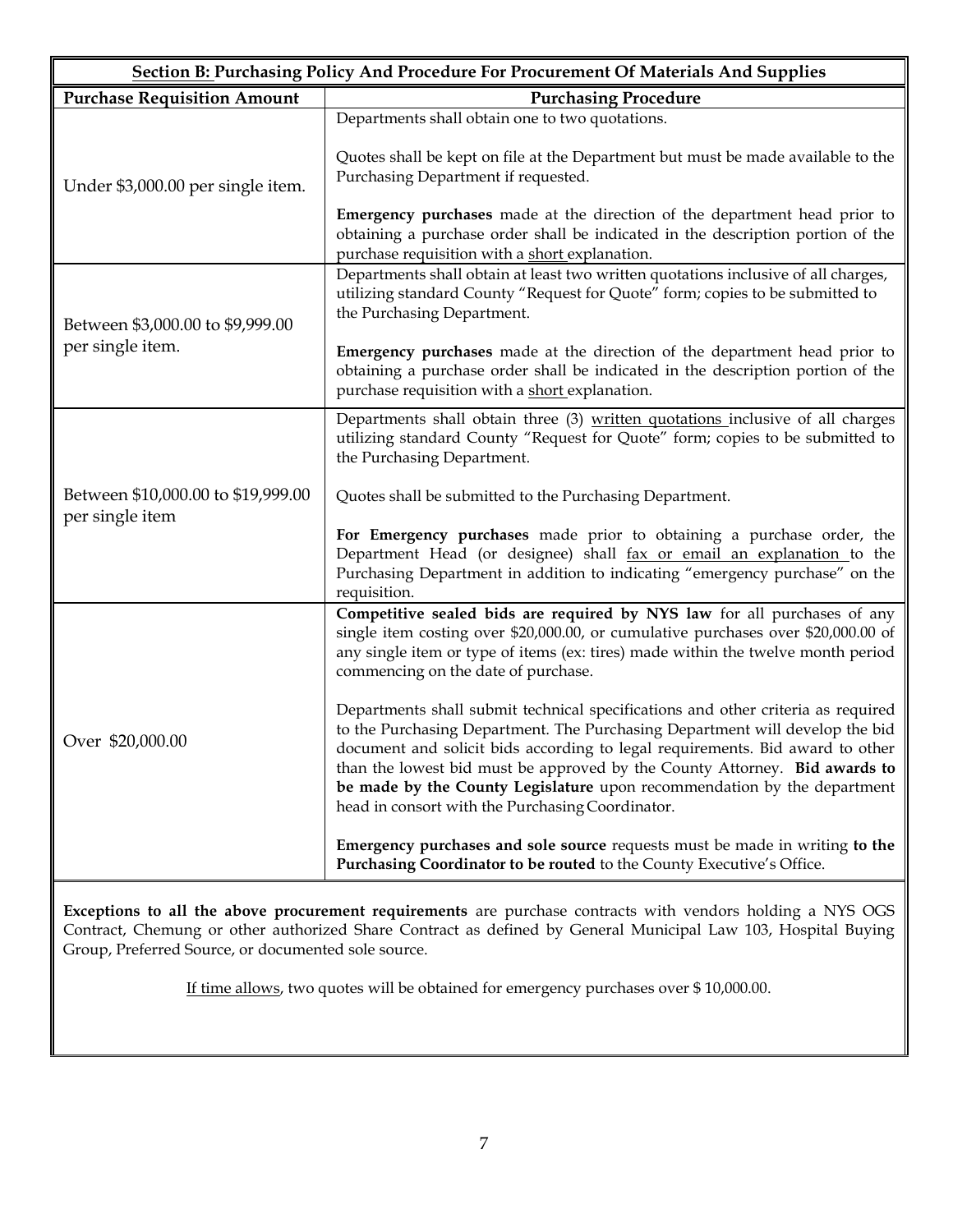| Section C: Policy And Procedure For Procurement Of Public Works And Building Service Contracts |                                                                                                                                                                                                                                                                                                                                                                                                                                                                                                                          |  |  |  |  |  |  |
|------------------------------------------------------------------------------------------------|--------------------------------------------------------------------------------------------------------------------------------------------------------------------------------------------------------------------------------------------------------------------------------------------------------------------------------------------------------------------------------------------------------------------------------------------------------------------------------------------------------------------------|--|--|--|--|--|--|
| <b>Contract Amount</b>                                                                         | <b>Purchasing Procedure</b>                                                                                                                                                                                                                                                                                                                                                                                                                                                                                              |  |  |  |  |  |  |
| Under \$7,500.00                                                                               | The Department shall obtain at least one written proposal inclusive of all<br>charges using standard County "Request for Proposal" form. Requirements are<br>contained in the standard proposal form. Copies of Proposal(s) shall be retained<br>by the department and be made available upon request.<br>Emergency purchases made at the direction of the department head prior to<br>obtaining a purchase order shall be indicated in the description portion of the<br>purchase requisition with a short explanation. |  |  |  |  |  |  |
|                                                                                                | The Department shall obtain at least two written proposals inclusive of all<br>charges using the standard County "Request for Proposal" form. Requirements<br>are contained in the standard proposal form. Copies of the proposals shall be<br>provided to the Purchasing Department.                                                                                                                                                                                                                                    |  |  |  |  |  |  |
| Between \$7,500.00 to \$19,999.00                                                              | For Emergency purchases made prior to obtaining a purchase order, the<br>Department Head (or designee) shall fax or email an explanation to the<br>Purchasing Department in addition to indicating "emergency purchase" on the<br>requisition.                                                                                                                                                                                                                                                                           |  |  |  |  |  |  |
|                                                                                                | The Department shall obtain three written proposals using the County "Request<br>for Proposal" form. Requirements are contained in the standard proposal form.<br>Copies of the proposals shall be provided to the Purchasing Department.                                                                                                                                                                                                                                                                                |  |  |  |  |  |  |
| Between \$20,000.00 to \$35,000.00                                                             | For Emergency purchases made prior to obtaining a purchase order, the<br>Department Head (or designee) shall fax or email an explanation to the<br>Purchasing Department in addition to indicating "emergency purchase" on the<br>requisition.                                                                                                                                                                                                                                                                           |  |  |  |  |  |  |
|                                                                                                | Competitive sealed bids are required by NYS law for all public works or<br>building service contracts exceeding \$35,000.00                                                                                                                                                                                                                                                                                                                                                                                              |  |  |  |  |  |  |
| OVER \$35,000.00                                                                               | Technical specifications shall be submitted to the Purchasing Coordinator for<br>development of a formal bid. The final bid document shall be approved by the<br>County Attorney.                                                                                                                                                                                                                                                                                                                                        |  |  |  |  |  |  |
|                                                                                                | If an architect/engineering firm is retained to develop the bid document, the<br>firm must submit the final document to the County Attorney for review and<br>approval prior to the advertisement for bids.                                                                                                                                                                                                                                                                                                              |  |  |  |  |  |  |
|                                                                                                | Bid award recommendation to be made by the Department Head and/or<br>professional consultant in consort with the Purchasing Coordinator. Bid Award<br>by County Legislature                                                                                                                                                                                                                                                                                                                                              |  |  |  |  |  |  |
|                                                                                                | Emergency purchases and sole source requests must be made in writing to the<br>Purchasing Coordinator to be routed to the County Executive's Office.                                                                                                                                                                                                                                                                                                                                                                     |  |  |  |  |  |  |
|                                                                                                | Executions to all the above procurement requirements are purchase contracts with yondors holding a NVS OCS                                                                                                                                                                                                                                                                                                                                                                                                               |  |  |  |  |  |  |

**Exceptions to all the above procurement requirements** are purchase contracts with vendors holding a NYS OGS Contract, Chemung or other authorized Shared Contract as defined by General Municipal Law 103, Hospital Buying Group, Preferred Source, or documented sole source.

If time allows, two quotes will be obtained for emergency purchases over \$ 10,000.00.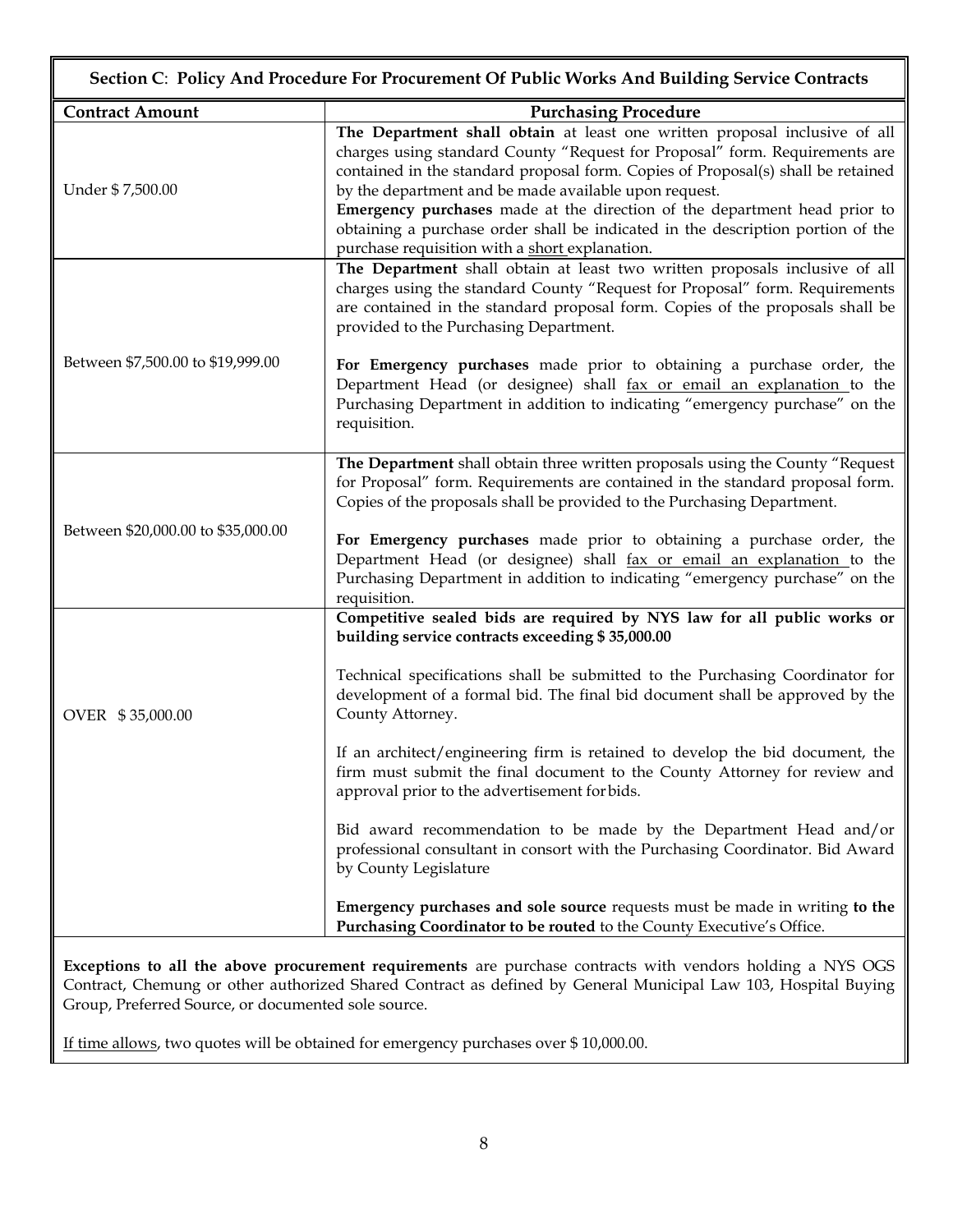## **SECTION D: PURCHASING FORMS**

|        |             | <b>County of Chemung, State of New York</b><br>Telephone / Verbal Quotation Summary |                |              |                            |                                                                                                                                                                                                                               |               |              |  |  |
|--------|-------------|-------------------------------------------------------------------------------------|----------------|--------------|----------------------------|-------------------------------------------------------------------------------------------------------------------------------------------------------------------------------------------------------------------------------|---------------|--------------|--|--|
|        |             |                                                                                     |                |              |                            | Division: 2000 Contract Contract Contract Contract Contract Contract Contract Contract Contract Contract Contract Contract Contract Contract Contract Contract Contract Contract Contract Contract Contract Contract Contract |               |              |  |  |
|        |             |                                                                                     |                |              | Telephone/Ext: Date: Date: |                                                                                                                                                                                                                               |               |              |  |  |
| Notes: |             |                                                                                     | <b>VENDORS</b> |              |                            |                                                                                                                                                                                                                               |               |              |  |  |
|        |             | Vendor<br>Name                                                                      |                |              |                            |                                                                                                                                                                                                                               |               |              |  |  |
|        |             | Address                                                                             |                |              |                            |                                                                                                                                                                                                                               |               |              |  |  |
|        |             | City, State,<br>Zip                                                                 |                |              |                            |                                                                                                                                                                                                                               |               |              |  |  |
|        |             | Contact<br>Ph<br>Fax                                                                |                |              |                            |                                                                                                                                                                                                                               |               |              |  |  |
| Qty    | Description |                                                                                     | Unit<br>Price  | <b>Total</b> | Unit<br>Price              | <b>Total</b>                                                                                                                                                                                                                  | Unit<br>Price | <b>Total</b> |  |  |
|        |             |                                                                                     |                |              |                            |                                                                                                                                                                                                                               |               |              |  |  |
|        |             |                                                                                     |                |              |                            |                                                                                                                                                                                                                               |               |              |  |  |
|        |             |                                                                                     |                |              |                            |                                                                                                                                                                                                                               |               |              |  |  |
|        |             |                                                                                     |                |              |                            |                                                                                                                                                                                                                               |               |              |  |  |
|        |             |                                                                                     |                |              |                            |                                                                                                                                                                                                                               |               |              |  |  |
|        |             |                                                                                     |                |              |                            |                                                                                                                                                                                                                               |               |              |  |  |
|        |             |                                                                                     |                |              |                            |                                                                                                                                                                                                                               |               |              |  |  |
|        |             |                                                                                     |                |              |                            |                                                                                                                                                                                                                               |               |              |  |  |
|        |             |                                                                                     |                |              |                            |                                                                                                                                                                                                                               |               |              |  |  |
|        |             | Totals:                                                                             |                |              |                            |                                                                                                                                                                                                                               |               |              |  |  |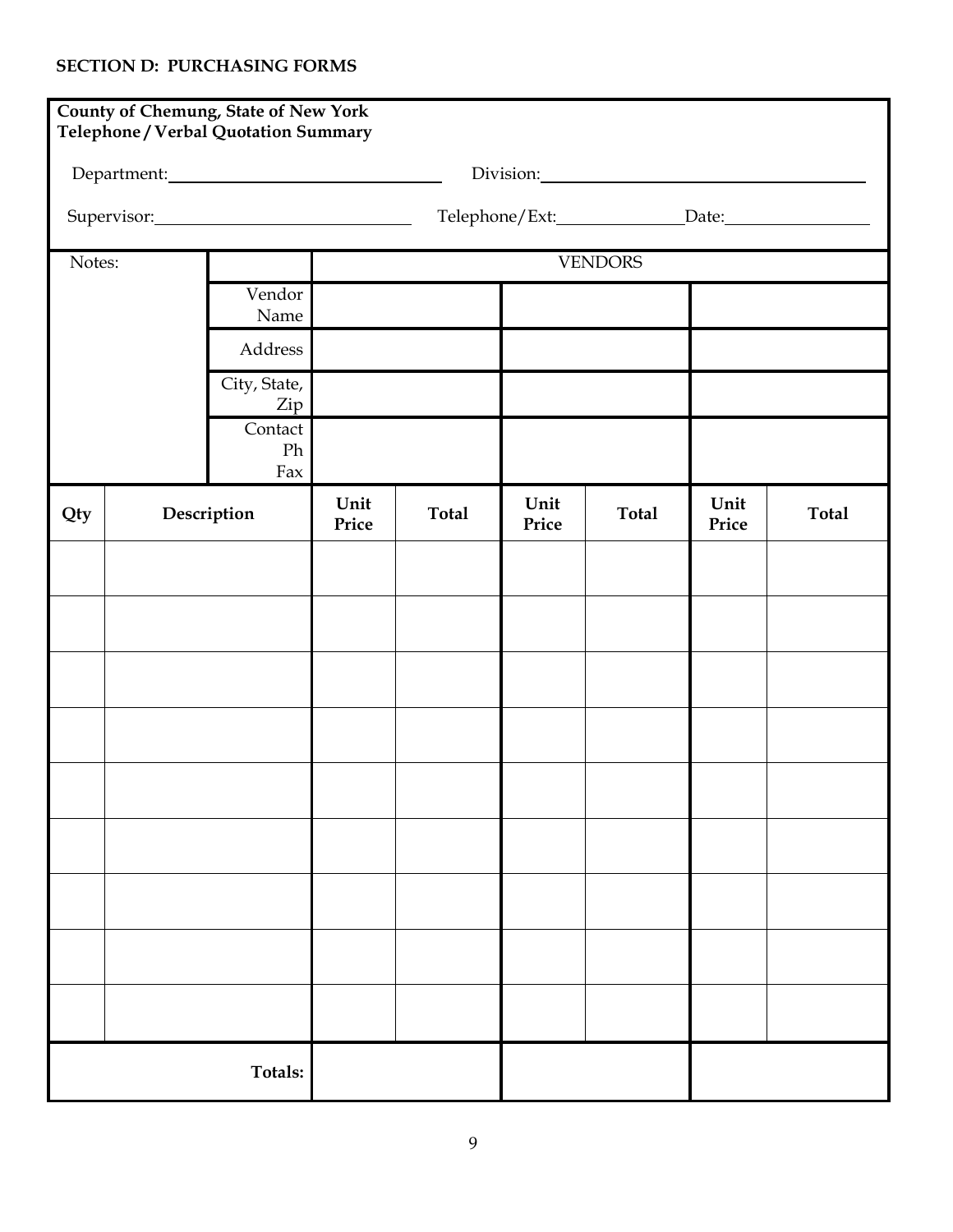## **Section E – Federal Grant Administration Procedures**

Chemung County does not have a centralized grants department, therefore it is the responsibility of each department obtaining a grant to administer, and be familiar with, all grant documents and requirements. For purposes of this policy, Department Head applies to the individual within a given department who will be responsible for the grant.

### **General Information**

2 CFR Part 200 Subparts A-F "Uniform Administrative Requirements, Cost Principals and Audit Requirements for Federal Awards" requires organizations to establish and maintain effective internal controls over federal awards.

To comply with 2 CFR Part 200 (subparts A-F), the County of Chemung implements the following policies and procedures, including, but not limited to:

**1. Follow the current procurement policy and procedure document** which reflects applicable State and Local laws and regulations. This policy will apply to Federal Grants where appropriate and will be subject to General Municipal Law and Uniform Guidance.

**2. Procurement Standards.** The type of purchase procedures required depends on the cost of the item(s) being purchased. **NOTE: The County's procurement policy is more restrictive than the federal purchase methods; departments must always follow the most restrictive policy.**

- **a. Sealed Bid (Formal Advertising) –** Bids are publicly solicited and a firm fixed price contract (lump sum or unit price) is awarded to the responsible bidder whose bid, conforming to all the material terms and conditions of the invitation for bids, is the lowest in price. The Sealed bid method is the preferred method for procuring construction, if the following conditions apply:
	- 1) A complete, adequate, and realistic specification or purchase description is available;
	- 2) Two or more responsible bidders are willing and able to compete effectively for the business;
	- 3) The procurement lends itself to a firm fixed price contract and the selection of the successful bidder can be made principally on the basis of price.

If sealed bids are used, the following requirements apply:

- 1) Bids must be solicited from an adequate number of known suppliers, providing them sufficient response time prior to the date set for opening the bids, the invitation for bids must be publicly advertised;
- 2) The invitation for bids, which will include any specifications and pertinent attachments, must define the items or services in order for the bidder to respond properly;
- 3) All bids will be opened at the time and place prescribed in the invitation for bids and must be opened publicly;
- 4) A firm fixed price contract award will be made in writing to the lowest responsive and responsible bidder. Where specified in bidding documents, factors such as discounts, transportation cost, and life cycle costs must be considered in determining which bid is lowest. Payment discounts will only be used to determine the low bid when prior experience indicates that such discounts are usually taken advantage of.
- 5) Any or all bids may be rejected if there is a sound documented reason.
- **b. Competitive Proposal –** The technique of competitive proposals is normally conducted with more than one source submitting an offer, and either a fixed price or cost-reimbursement type contract is awarded. It is generally used when conditions are not appropriate for the use of sealed bids. If this method is used, the following requirements apply:
	- 1) Request for proposals must be publicized and identify all evaluation factors and their relative importance. Any response to publicized requests for proposals must be considered to the maximum extent practical;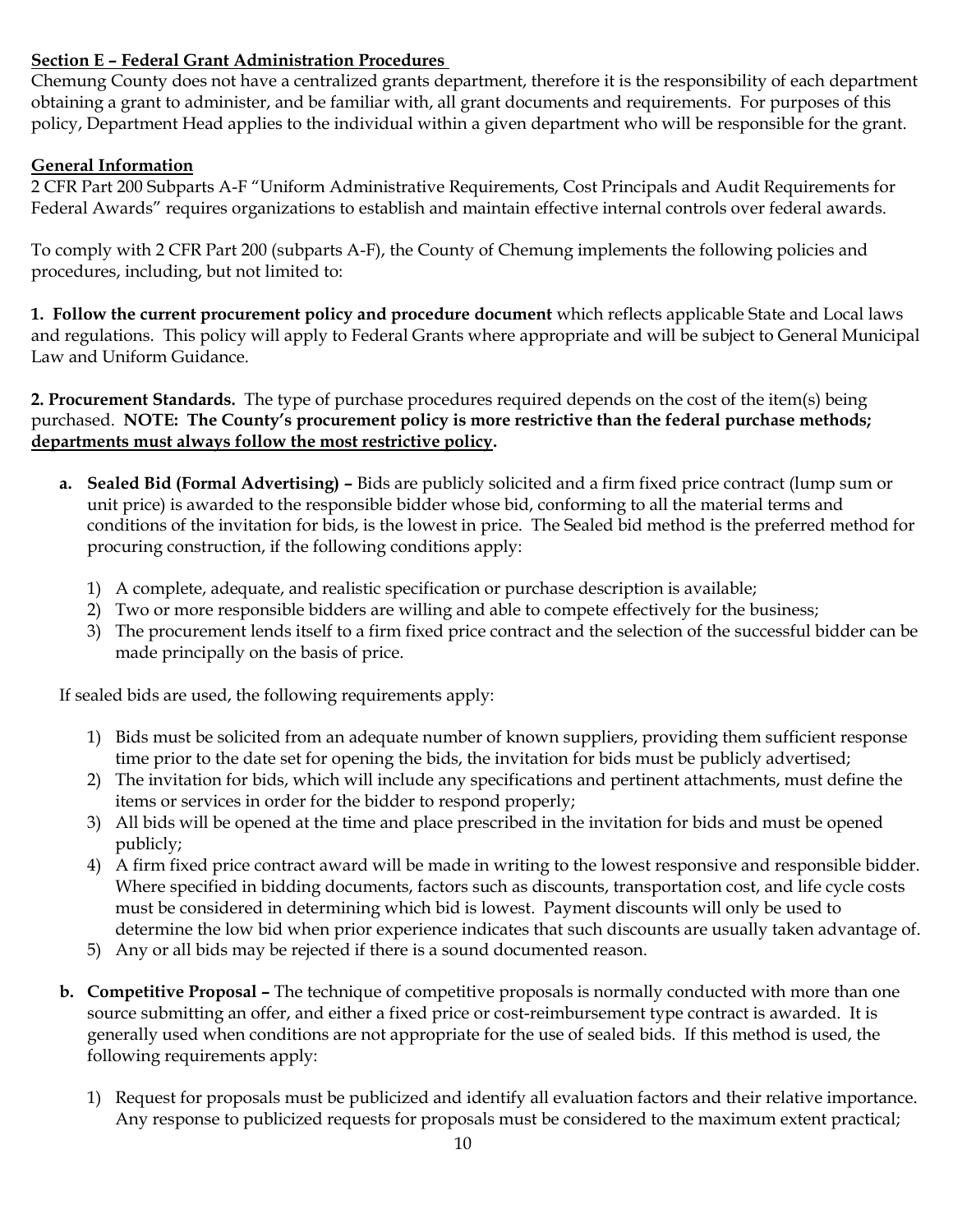- 2) Proposals must be solicited from an adequate number of qualified sources;
- 3) Contracts must be awarded to the responsible firm whose proposal is most advantageous to the program, with price and other factors considered.

The County may use competitive proposal procedures for qualifications-based procurement of architectural/engineering (A/E) professional services whereby competitors' qualifications are evaluated and the most qualified competitor is selected, subject to negotiation of fair and reasonable compensation. The method, where price is not used as a selection factor, can only be used in procurement of  $A/E$  professional services. It cannot be used to purchase other types of services though A/E firms are a potential source to perform the proposed effort.

- **c. Noncompetitive Proposals (Sole Sourcing)** Procurement by noncompetitive proposals is procurement through solicitation of a proposal from only one source and maybe used only when one or more of the following circumstances apply:
	- 1) The items is available only from a single source;
	- 2) The public exigency or emergency for the requirement will not permit a delay resulting from competitive solicitation;
	- 3) The federal awarding agency or pass-through entity expressly authorizes noncompetitive proposals in response to a written request from the County; or
	- 4) After solicitation of a number of sources, competition is determined inadequate.

**3. Maintain oversight** to ensure that contractors perform in accordance with the contracts terms, conditions, and specifications.

**4. Standards of Conduct**. No employee, officer or agent may participate in the selection, award or administration of a contract supported by a Federal award if he or she has a real or apparent conflict of interest. Such a conflict of interest would arise when the employee, officer or agent , any member of his or her immediate family, his or her partner, or an organization which employees or is about to employ any of the partied indicated herein, have a financial or other interest in or a tangible personal benefit from a firm considered for a contract. The officers, employees, and agents can neither solicit nor accept gratuities, favors, or anything of monetary value from contractors or parties to subcontracts. If the financial interest is not substantial or the gift is an unsolicited item of nominal value, no further action will be taken. However, disciplinary actions will be applied for violations of such standards otherwise.

**5. Avoid acquisition of unnecessary or duplicative items.** Consideration will be given to consolidating or breaking out procurements to obtain a more economical purchase. Where appropriate, an analysis will be made of lease versus purchase alternatives, and any other appropriate analysis to determine the most economical approach. The County will also analyze other means, as described in §200.318 of the Uniform Guidance, to ensure appropriate and economical acquisitions.

**6. Use Intergovernmental Agreements** or inter-entity agreement, where appropriate.

**7. Use of Federal Excess and Surplus property** in lieu of purchasing new equipment and property whenever such use is feasible and reduces project costs.

**8. Suspension/Debarment.** The County awards contracts only to responsible contractors possessing the ability to perform successfully under the terms and conditions of a proposed procurement. Consideration will be given to such matters as contractor integrity, compliance with public policy, record of past performance, and financial and technical resources.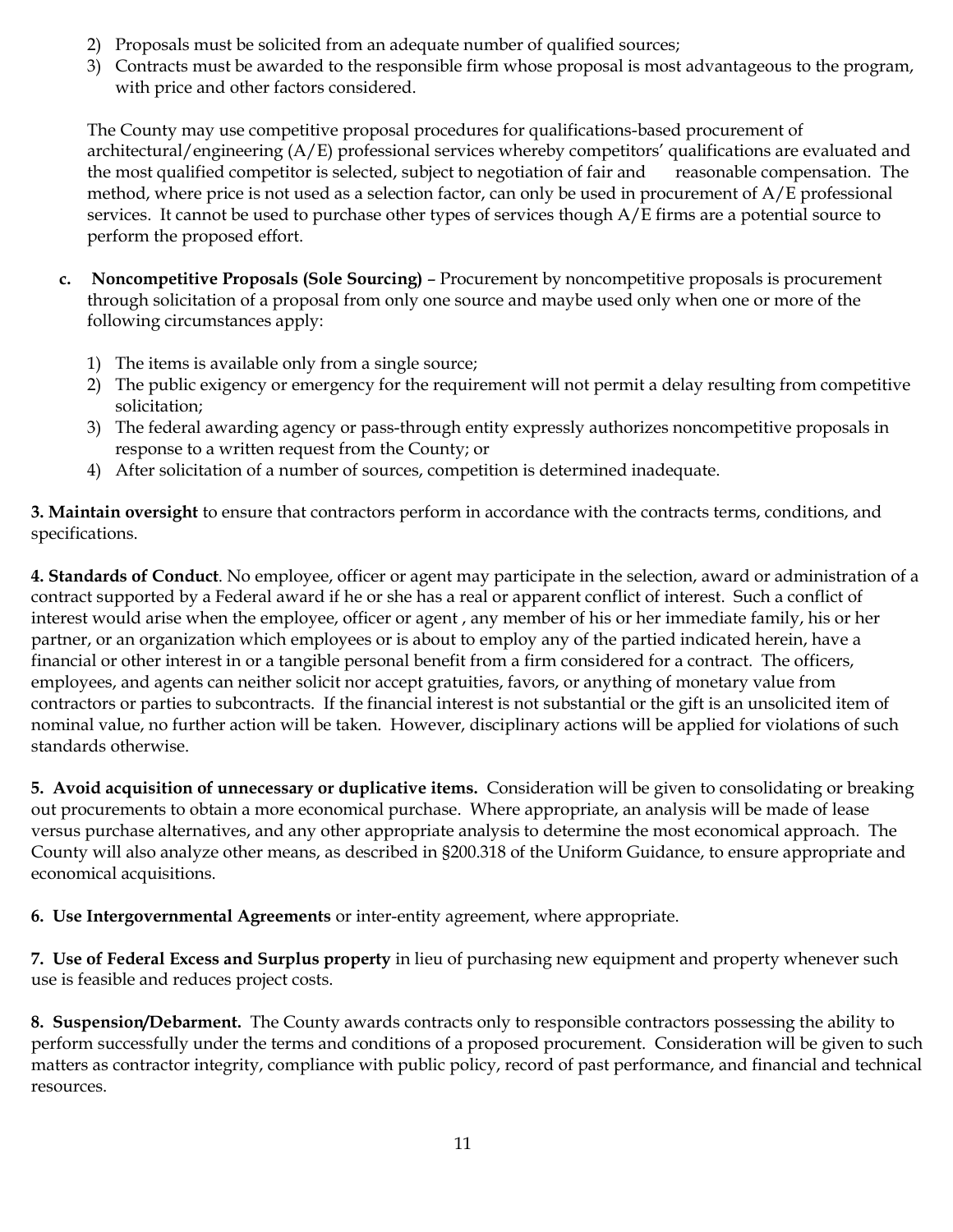- a. County Departments will be required to notify the Purchasing Department and Law Department that federal funding will be used for a certain procurement/contract.
- b. When requesting a written contract, the County Department will be responsible for running the Vendor/Contractor's name through the System for Award Management (SAM.gov) to determine any exclusion exists.
- c. Prior to issuing a purchase order using federal funds, the Purchasing Department will check SAM.gov to determine if any exclusion exists for the Vendor/Contractor.
- d. If a vendor/contractor is found to be suspended or debarred, the County will immediately cease to do business with the vendor.

**9. Provide for full and open competition** consistent with 2 C.F.R § 200.319. In order to ensure objective contractor performance and eliminate unfair competitive advantage, contractors that develop or draft specifications, requirements, statements of work, or invitations for bids or requests for proposals must be excluded from competing for such procurements.

**10. Utilize Time and Materials** contracts when it has been determined, in writing, that no other contract type is suitable.

**11. Settlements of Issues Arising Out of Procurements.** The County is responsible, in accordance with good administrative practice and sound business judgment, for the settlement of all contractual and administrative issues arising out of procurements. These issues include, but are not limited to, source evaluation, protests, disputes, and claims. These standards do not relieve the County of any contractual responsibilities under its contracts. Violations of the law will be referred to the local, state, or federal authority having proper jurisdiction. The County maintains protest procedures to handle and resolve disputes relating to procurements and, in all instances, discloses information regarding the protest to the awarding agency.

**12. Maintain records** sufficient to detail the history of all procurements. These records will include, but are not necessarily limited to: rationale for the method of procurement, selection of contract type, contractor selection or rejection, the basis for the contract price (Including a cost or price analysis), and verification that the contractor is not suspended or debarred (to be supplied by Department Head).

**13. Graphical Preferences Prohibited.** The County shall conduct procurements in a manner that prohibits the use of statutorily or administratively imposed state, local or tribal geographical preferences in the evaluation of bids or proposals, except in those cases where applicable federal statutes expressly mandate or encourage geographical preference. When contracting for architectural and engineering (A/E) services, geographical location may be a selection criterion provided its application leaves an appropriate number of qualified firms, given the nature and size of the project, to compete for the contract.

**14. Prequalified Lists.** The County shall ensure that all prequalified lists of persons, firms, or products which are used in acquiring goods and services are current and include enough qualified sources to ensure maximum open and free competition. Also, the County must not preclude potential bidders from qualifying during the solicitation period.

**15. Solicitation Language** will incorporate a clear and accurate description of the technical requirements for the material, product, or service to be procured. Such description must not, in competitive procurements, contain features which unduly restrict competition. The description may include a statement of the qualitative nature of the material, product or service to be procured and, when necessary, must set forth those minimum essential characteristics and standards to which it must conform if it is to satisfy its intended use. Detailed product specifications should be avoided if at all possible. When it is impractical to make a clear and accurate description of the technical requirements, a "brand name or equivalent" description may be used as a means to define the performance or other salient requirements of procurement. The specific features of the named brand which must be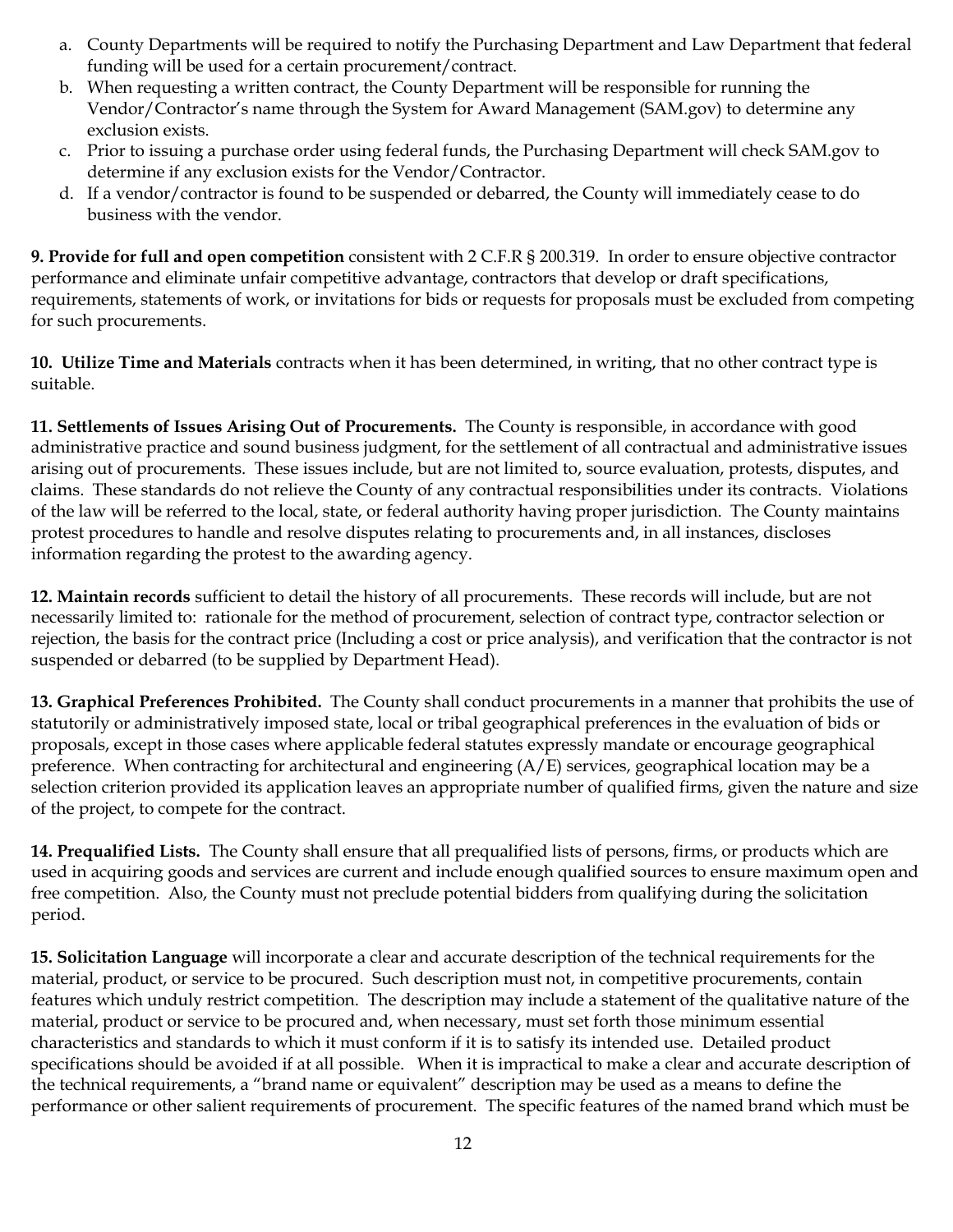met by offers must be clearly stated; and identify all requirements which the offerors must fulfill and all other factors to be used in evaluating bids or proposals. 2 C.F.R. § 200.319 (c) (1).

**16. Take all necessary affirmative steps** to ensure that minority businesses, women's business enterprise, and labor surplus area firms are used when possible as described in §200.321.

**17. Procured recovered materials** incompliance with §200.322.

**18. Perform a cost or price analysis** in connection with every procurement action in excess of the Simplified Acquisition Threshold (\$150,000), including contract modifications. 2 C.F.R. §200.323(a).

- a. A cost analysis generally means evaluating the separate cost elements that make up the total price.
- b. A price analysis means evaluating the total price, without looking at the individual cost elements.
- c. The method and degree of analysis is dependent on the facts surrounding the particular procurement situation; however, the Department Head must come to an independent estimate prior to receiving bids and proposals. 2 C.F.R. §200.323(a).
- d. When performing a cost analysis, the Department Head negotiates profit as a separate element of the price. To establish a fair and reasonable profit, consideration is given to the complexity of the work to be performed, the risk borne by the contractor, the contractor's investment, the amount of subcontracting, the quality of its record of past performance, and industry profit rates in the surrounding geographical area for similar work. 2 C.F.R. § 200.323(b).
- e. The cost plus a percentage of cost and percentage of construction cost methods of contracting must NOT be used.

**19. Federal awarding agency or pass-through entity review.** The County will make available, upon request of the federal awarding agency or pass-through entity, technical specifications on proposed procurements where the federal award agency or pass-through entity believe such review is needed.

**20. Bonding requirements (§200.325)** for construction or facility improvement contracts or subcontracts exceeding the Simplified Acquisition Threshold (\$150,000), the County will require:

- a. A bid guarantee from each bidder equivalent to five (5) percent of the bid price.
- b. A performance bond on the part of the contractor for one-hundred (100) percent of the contract price.
- c. A payment bond on the part of the contractor for one-hundred (100) percent of the contract price.

**21. Contract provisions (§200.326).** The County contract must contain the applicable provisions described in Appendix II to Part 200.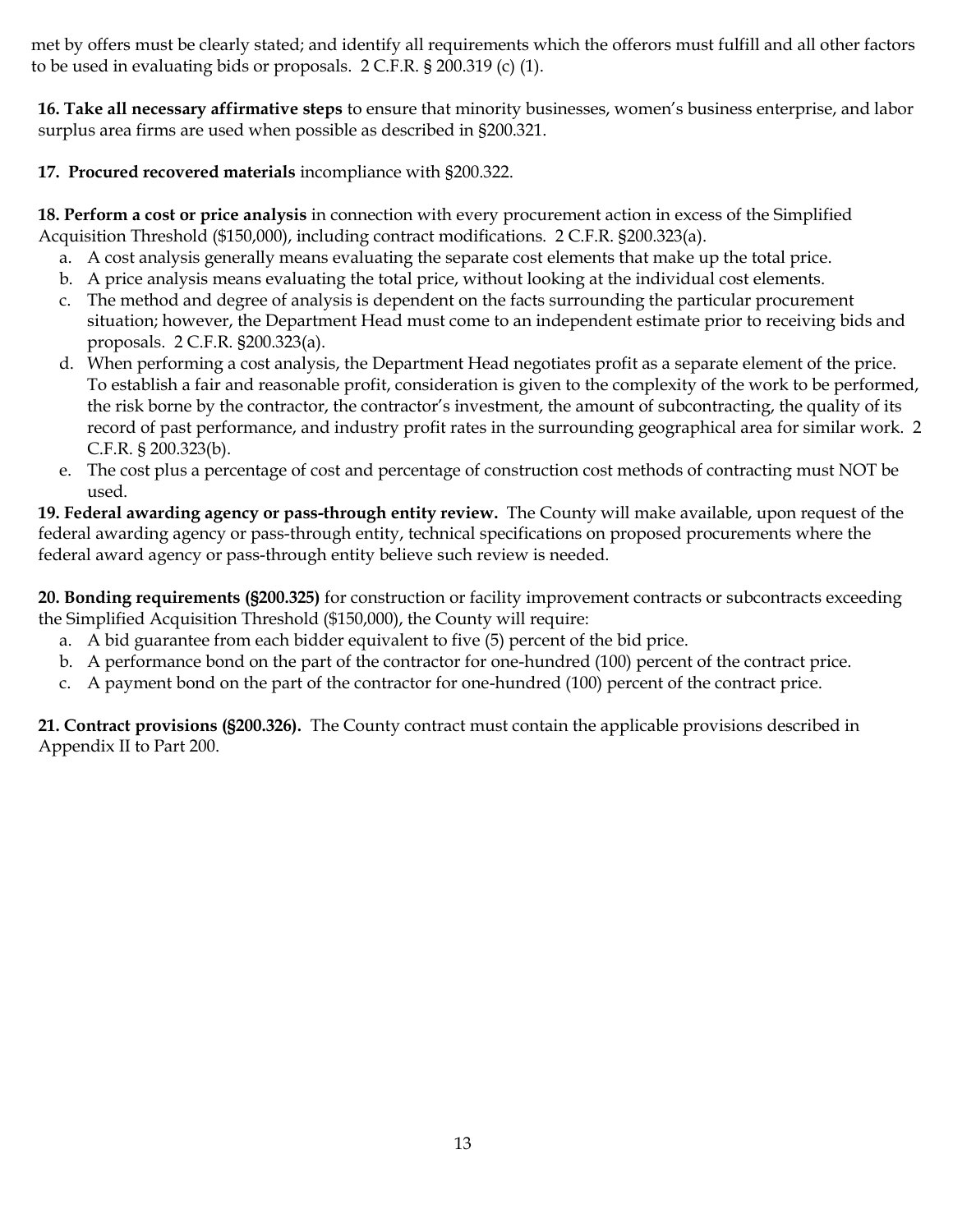### **Section F - Contract Administration**

- 1. **The objective of contract administration** is to ensure the following post-award activities:
	- a. Satisfy quality and quantity terms of contracts.
	- b. Ensure timely delivery of goods and services.
	- c. Protect financial interests of the County by reviewing costs and monitoring payments.
	- d. Ensure proper process is followed, including with regard to refunds, payments and credits; change orders; and contract completion, cancelation or renewal.
- **2. Contract Administration** is the responsibility of the Department Head, with assistance by Purchasing, Legal and Finance (and, depending on the complexity of the contract being administered, use of technical staff or consultants).

# **3. Responsibilities:**

# **a. The Department Head is responsible to:**

- 1) Provide technical and physical management and monitoring of contract performance.
- 2) Understand requirements of Specifications, including the contract's scope of work, terms and conditions.
- 3) Maintain all correspondence of technical direction/guidance with the contractor.
- 4) Monitor contract performance (ensure compliance with contract specifications, budget and reporting), including:
	- i. Inspect work regularly and confirm the contractor's performance.
	- ii. Ensure County is getting what they are paying for, or fix it.
	- iii. Document performance deficiencies, and communicate with the contractor about deficiencies.
	- iv. Allow reasonable time for contractor to remedy identified deficiencies, and document compliance.
- 5) Keep Purchasing informed of significant events involving the contract.

### **b. The Purchasing and Legal is responsible to:**

- 1) Ensure that contracts are approved as to form, and that all required forms are signed, and that contract supplements (insurance, bonds, access agreements, etc) are in proper form and timely received.
- 2) Support Department Head and staff to ensure contractor performs according to specifications/scope of work
- 3) Assist in managing the County's business relationship with contractor.
- 4) Review changes or supplements to the contract during performance.
- 5) Assist the Department Head in enforcing remedies upon deficient work, including rejection or breach. Communication to the contractor should be coordinated with, or sent by Purchasing or Legal:

### **i. Rejection of Contractor's Work:**

- The Department Head shall maintain documentation of non-performance and provide the same to the Purchasing and Legal Departments. (Purchasing shall provide a Vendor Dissatisfaction Form to be used for this purpose)
- b. A Formal written notice of rejection will be sent to vendor
- c. The notice of rejection must give specific reasons for rejection, and state corrective action needed, and a time period to complete the corrective action
- d. Notices of rejection should be processed as soon as deficiencies that were communicated with the vendor are not remedied within a reasonable time.
- ii. **Breach, early termination, and claims for damage**: **-** The Department Head shall provide the Purchasing and Legal Department with supporting documentation to assess reason for claims of breach, and assessment for damages. The Purchasing and Legal Department shall process and handle all such claims, including early termination of the contract.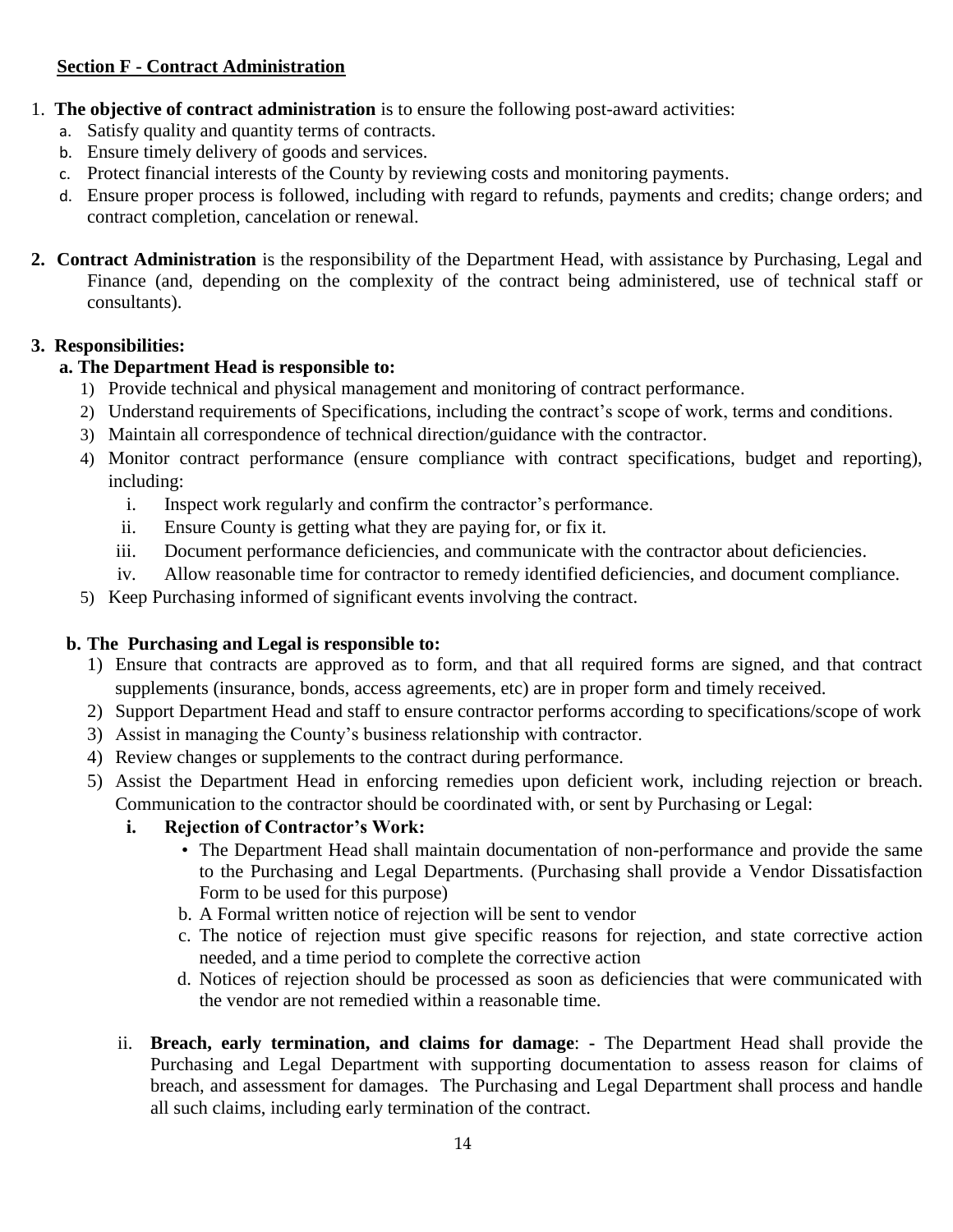# **County of Chemung New York State REQUEST FOR QUOTATION**

# **A. General Conditions**

- 1. **Quotations** should be mailed, faxed, or hand delivered to the County Department and person listed on page two (2). The quotes must be received by the County on or before the due date and time. Late quotes will not be accepted. Chemung County has the right to reject any or all quotes and to waive technicalities if its best interest will be served thereby.
- 2. **Submission of Quote:** Bidders must submit their quote on this document. All pages of this document must be initialed and submitted. Quotes shall remain firm for forty-five (45) calendar days from the proposal due date.
- 3. **PriceQuotes**shall includeall shippingandhandling,F.O.B.destination.
- 4. **Delivery:** Delivery shall be within the delivery time stated one page two (2).
- 5. **Payment:** Payment shall be made within forty-five (45) days of receipt and acceptance of bid items or receipt of the vendor's invoice, whichever is later.
- 6. **Executory Clause:**Any contract awarded as aresult of this solicitation shall be deemed executory only to the extent of the monies appropriated and available for its purpose, and no liability on account therefor shall be incurred beyond the amount of such monies. It is understood that this solicitation, any resulting contract, or any representation by any public employee or officer, creates any legal or moral obligation to request, appropriate, or make available monies for the purpose of the contract.
- 7. **Vendor Knowledge ofRequirements:** Allvendors must carefully inspect this document and be fully aware of its requirements. Questions should be directed to the County employee listed. The submission of a quote will be construed as evidence that the vendor has made such examinations and understands allconditions.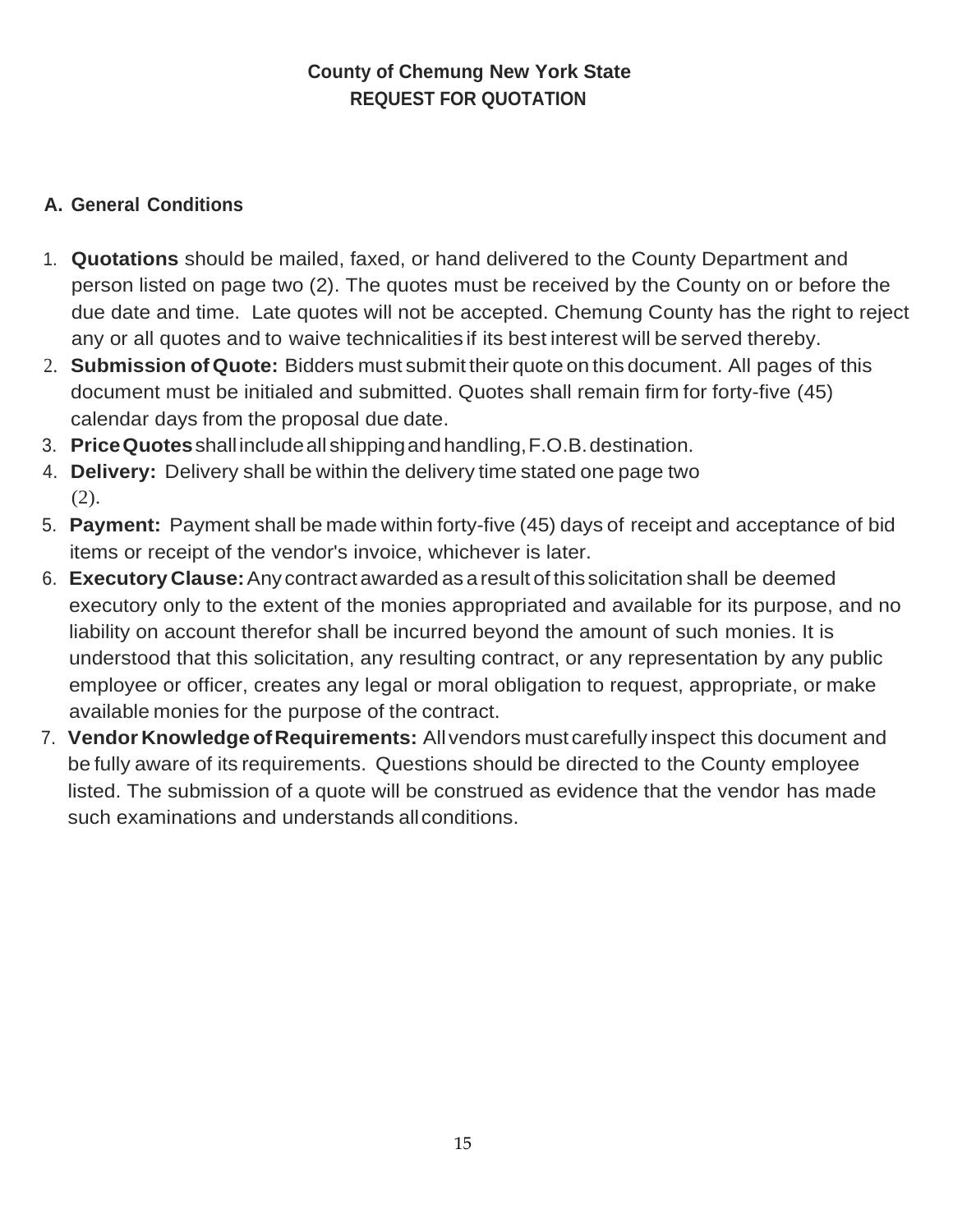### County of Chemung New York State REQUEST FOR QUOTATION

| <b>Issue Date:</b>                     | Quote Information:         |                                                                                                                      |                                                        |                                         |  |
|----------------------------------------|----------------------------|----------------------------------------------------------------------------------------------------------------------|--------------------------------------------------------|-----------------------------------------|--|
| Quote Due: $\_\_\_$ $\_\_$ $\_\_$ $\_$ |                            |                                                                                                                      | Delivery Time: Days from date of order Time Due: am pm |                                         |  |
|                                        |                            | Award Based Upon: Low Total Gross Sum Quote _____________________Lowest Quote for Each Item                          |                                                        |                                         |  |
|                                        | <b>County Information:</b> |                                                                                                                      |                                                        |                                         |  |
|                                        |                            |                                                                                                                      |                                                        | Requested by: _ _ _ _ _ _ _ _ _ _ _ _ _ |  |
| Ship to:                               |                            | <u> 1980 - Johann Barn, amerikan besteman besteman besteman besteman besteman besteman besteman besteman bestema</u> |                                                        |                                         |  |
|                                        | <b>Vendor Information:</b> |                                                                                                                      |                                                        |                                         |  |
|                                        | Name/Address               |                                                                                                                      |                                                        |                                         |  |
|                                        | <b>Contact Person</b>      | Phone#                                                                                                               | Fax#                                                   |                                         |  |
|                                        |                            |                                                                                                                      | <b>Item(s) Requested for Quote</b>                     |                                         |  |
| Qty                                    | Description                |                                                                                                                      | Unit Price Total Price in Figures                      | <b>Total Price in Words</b>             |  |
|                                        |                            |                                                                                                                      |                                                        |                                         |  |
|                                        |                            |                                                                                                                      |                                                        |                                         |  |
|                                        |                            |                                                                                                                      |                                                        |                                         |  |
|                                        |                            |                                                                                                                      |                                                        |                                         |  |
|                                        |                            |                                                                                                                      |                                                        |                                         |  |
|                                        |                            |                                                                                                                      |                                                        |                                         |  |
|                                        |                            |                                                                                                                      |                                                        |                                         |  |
|                                        |                            | <b>Total Gross Sum Quote:</b>                                                                                        |                                                        |                                         |  |

Name and Title of Person Preparing Quote Signature of Person Preparing Quote and Date Page 2 of 2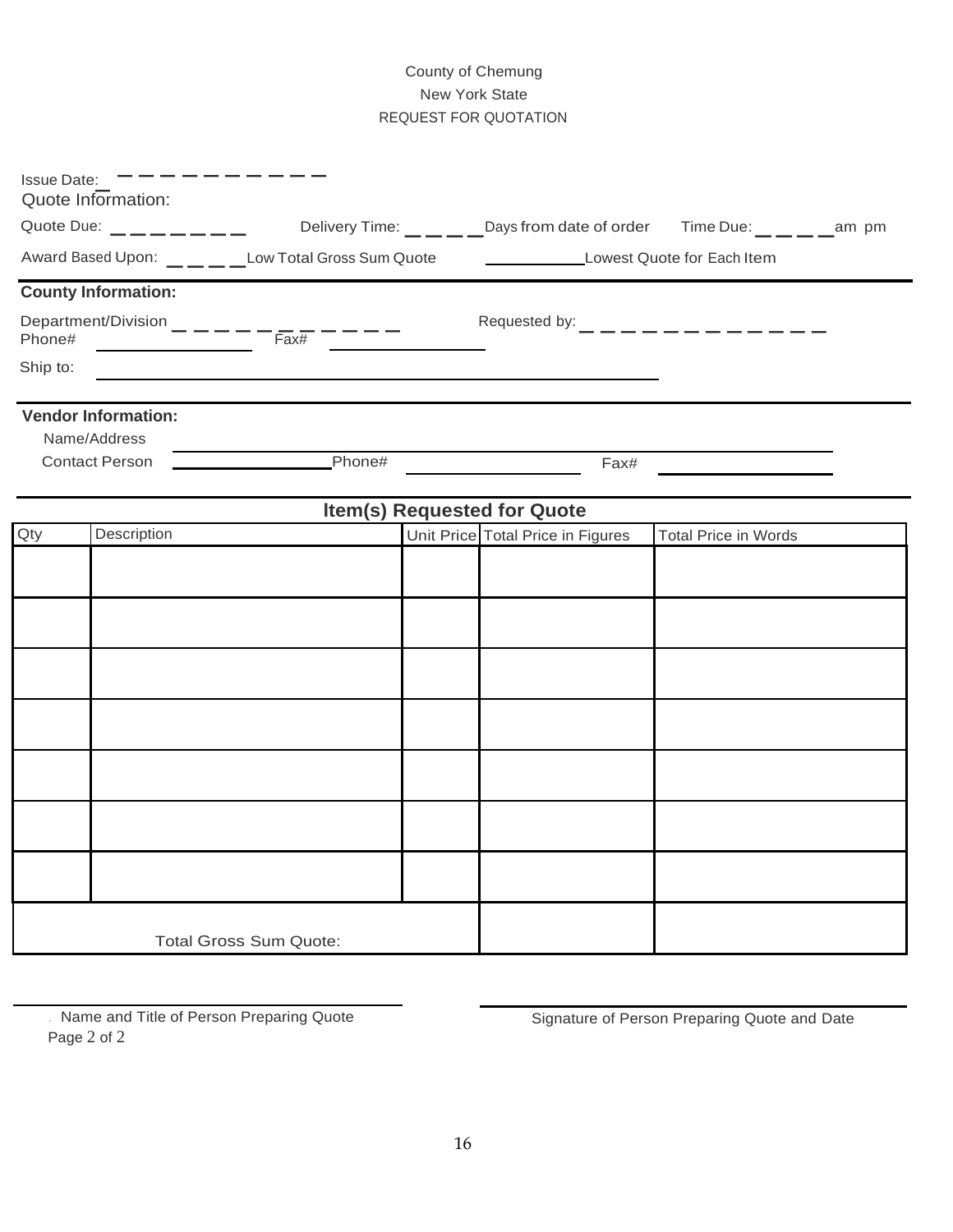### **County of Chemung New York State REQUEST FOR PROPOSAL FOR PUBLIC WORK OR SERVICE**

| Issue Date:                                |      |                             |                                 |  |
|--------------------------------------------|------|-----------------------------|---------------------------------|--|
| <b>RFP Information:</b>                    |      |                             |                                 |  |
| Proposal Due Date:                         |      |                             |                                 |  |
| Work to Begin by:                          |      | and Completed on or before: | <u> 1980 - Jan Alexandria (</u> |  |
| Prevailing Wages applicable:               | Yes  | No                          |                                 |  |
| <b>County Information:</b>                 |      |                             |                                 |  |
| Department/Division                        |      |                             |                                 |  |
| Phone #                                    | Fax# |                             |                                 |  |
| <b>Vendor Information:</b><br>Name/Address |      |                             |                                 |  |
| <b>Contact Person</b>                      |      | Phone #                     | Fax #                           |  |
|                                            |      |                             |                                 |  |

**(Specifications inserted by department)**

**The attached proposal is submitted by:**

Name and Title of Person Preparing Proposal Signature of Person Preparing Proposal and Date

Page **1** of **2**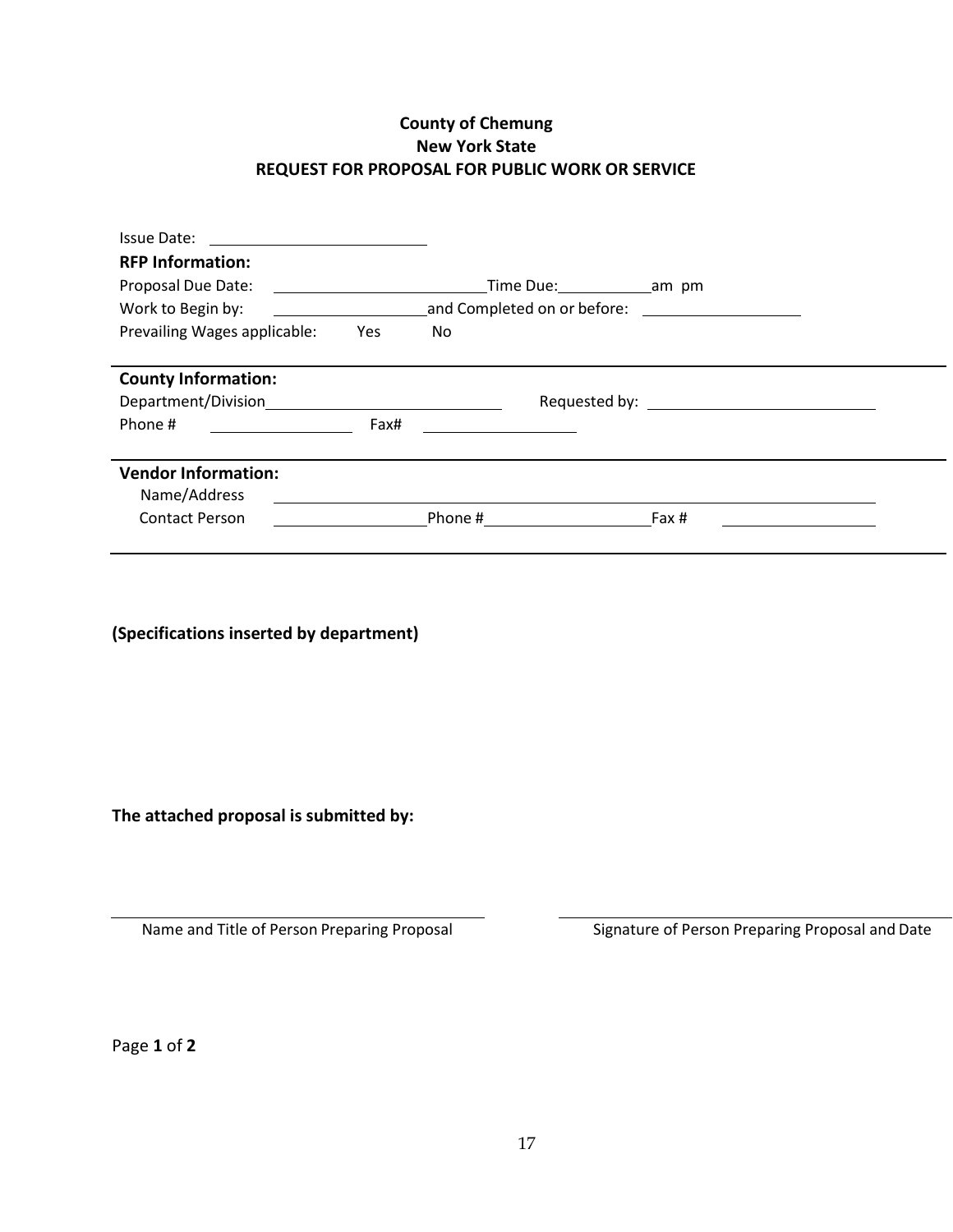#### **A. General Conditions**

- 1. **Intent:** It is Chemung County's intent to award this contract to the proposer submitting the lowest responsible proposal. The County has the right to reject any or all proposals and to waive technicalities if its best interest will be served thereby.
- 2. **Submission of Proposal:** Proposals are to be submitted to the County Department and person listed on or before the due date and time. Initial all pages of this document and return with the proposal. Include any other documents required in the technical specifications. No vendor contracts shall be signed or agreed to by the County.
	- **a.** Proposals shall remain firm for forty-five (45) calendar days from proposal duedate.
- 3. **Insurance:** The successful proposer shall provide insurance certificates, and/or other proofs of insurance to Chemung County within one week of notification of award and prior to start of work as follows:
	- **a. General Liability Insurance** in the amount of \$1,000,000.00 per occurrence and certificate naming the County of Chemung, its officers and employees as additional insured on a primary basis.
	- **b.** Workers Compensation: Proof of workers compensation must be provided.
- 4. **Prevailing Wage Requirements (IF APPLICABLE):** Contractor must pay workers according to NYS prevailing wage schedules applicable on the effective date of the contract. Pursuant to Sections 220 (3-a) of the NYS Labor Law, the successful proposer to whom the County awards the contract, and any subcontractor performing work under said contract, shall submit to Chemung County a transcript of its original payroll records within thirty (30) days of the issuance of the contract (purchase order), and payroll records within thirty (30) daysthereafter.
- 5. **Issuance of Purchase Order – Notice to Proceed:** Upon receipt of all required insurance certificates, a purchase order will be issued to the successful contractor and this shall be the notice to proceed.
- 6. **Payment:** Payment shall be made within forty-five (45) days of County acceptance of all contract work or receipt of the contractor's invoice, whichever islater.
- 7. **Executory Clause:** This contract shall be deemed executory only to the extent of the monies appropriated and available for the purpose of the contract, and no liability on account therefore shall be incurred beyond the amount of such monies. It is understood that neither this contract nor any representation by any public employee or officer creates any legal or moral obligation to request, appropriate, or make available monies for the purpose of thecontract.
- 8. **Financial and Professional Qualifications:** The County reserves the right to require the apparent low proposer to furnish evidence, including documentary evidence where deemed necessary, to establish proof of financial responsibility and ability to perform the contract, if awarded. The County reserves the right to conduct investigations as to the qualifications and financial position of the apparent low proposer to the fullest extent allowed by law. The County, in its sole discretion, shall determine financial and professional adequacy of proposer.
- 9. **Vendor Knowledge of Requirements:** All prospective proposers must carefully inspect these proposal documents and the actual work site. The submission of a proposal will be construed as evidence that the proposer has made such examinations. Technical questions and/or appointments to tour the work site can be made by contacting the County employee listed on this document.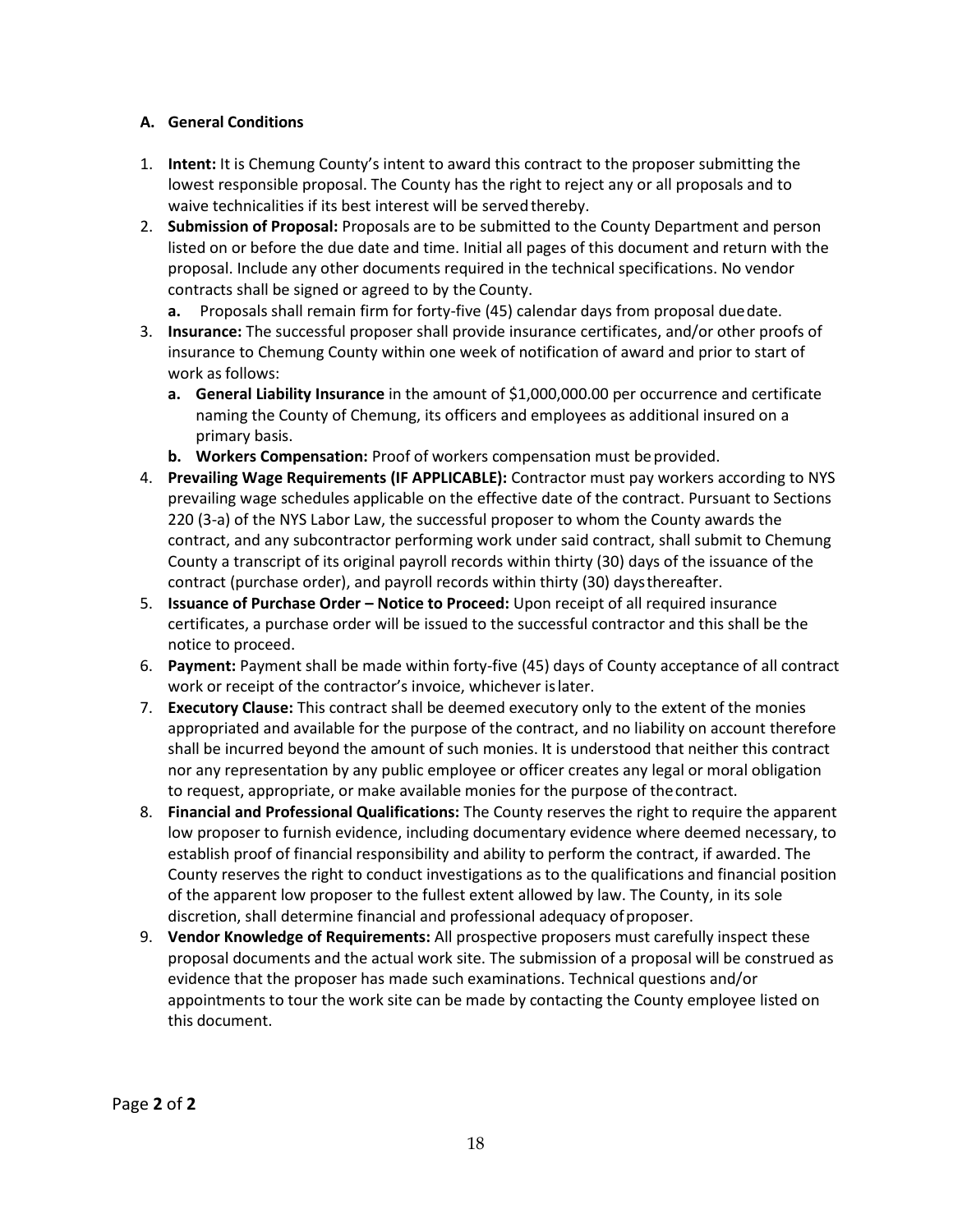|                                                                                                                        |                                |                                               |                       |         |                                                                                                                                                                                                                                     |                                                                                                                                             |                                                           |                 | <b>County of Chemung Surplus Equipment Declaration and Disposal Form</b> |                       |                                          |
|------------------------------------------------------------------------------------------------------------------------|--------------------------------|-----------------------------------------------|-----------------------|---------|-------------------------------------------------------------------------------------------------------------------------------------------------------------------------------------------------------------------------------------|---------------------------------------------------------------------------------------------------------------------------------------------|-----------------------------------------------------------|-----------------|--------------------------------------------------------------------------|-----------------------|------------------------------------------|
| <b>SECTION 1: ORIGINATING DEPARTMENT INFORMATION</b>                                                                   |                                |                                               |                       |         |                                                                                                                                                                                                                                     | <b>SECTION 3: LEGISLATIVE ACTION</b>                                                                                                        |                                                           |                 |                                                                          |                       |                                          |
| <b>Originating Department</b> completes <b>Sections 1 and 2</b> and forwards                                           |                                |                                               |                       |         |                                                                                                                                                                                                                                     |                                                                                                                                             |                                                           |                 |                                                                          |                       |                                          |
| to the Purchasing Department.                                                                                          |                                |                                               |                       |         |                                                                                                                                                                                                                                     | The <b>Purchasing Department</b> completes <b>Section 3 and 4</b> and coordinates the following as appropriate:                             |                                                           |                 |                                                                          |                       |                                          |
| <b>Originating Department:</b>                                                                                         |                                |                                               |                       |         | a.) Disposes of, or sells surplus items as recommended<br>b.) Forwards form to originating department for transport and disposal.<br>Department of Buildings and Grounds completes Section 4 and returns form to Purchasing Office. |                                                                                                                                             |                                                           |                 |                                                                          |                       |                                          |
| <b>Contact Person:</b>                                                                                                 |                                |                                               |                       |         |                                                                                                                                                                                                                                     | Purchasing dispatches surplus revenues to Treasurer's Office.<br>c.) Transfer or Sale to Another Agency refer to procedure on back of form. |                                                           |                 |                                                                          |                       |                                          |
| Telephone:                                                                                                             |                                |                                               |                       |         |                                                                                                                                                                                                                                     |                                                                                                                                             |                                                           |                 |                                                                          |                       |                                          |
| Date:                                                                                                                  |                                |                                               |                       |         |                                                                                                                                                                                                                                     | NOTE: Transfers to other County Departments are not available on the Intranet, contact the<br><b>Treasurer's Office for details.</b>        |                                                           |                 |                                                                          |                       |                                          |
|                                                                                                                        |                                |                                               |                       |         |                                                                                                                                                                                                                                     |                                                                                                                                             | Legislative Agenda Item #                                 |                 |                                                                          |                       |                                          |
| <b>Department Head Authorization:</b>                                                                                  |                                |                                               |                       |         |                                                                                                                                                                                                                                     |                                                                                                                                             |                                                           | Date:           |                                                                          |                       |                                          |
| <b>SECTION 2: ITEM DESCRIPTION AND DEPARTMENT DISPOSAL RECOMMENDATION</b>                                              |                                |                                               |                       |         |                                                                                                                                                                                                                                     |                                                                                                                                             |                                                           |                 |                                                                          |                       | <b>SECTION 4: TRANSPORT AND DISPOSAL</b> |
| Note: All actions below require Legislative Resolution before disposal can take place.                                 |                                |                                               |                       |         |                                                                                                                                                                                                                                     |                                                                                                                                             |                                                           |                 |                                                                          |                       | <b>RECORD</b>                            |
| The Purchasing Department prepares the route slip and list for Buildings and Grounds Committee and Legislative Agenda. |                                |                                               |                       |         |                                                                                                                                                                                                                                     | (Originating Department or Buildings and Grounds)                                                                                           |                                                           |                 |                                                                          |                       |                                          |
|                                                                                                                        |                                |                                               |                       |         |                                                                                                                                                                                                                                     |                                                                                                                                             | <b>Check Department Disposal Recommendation</b>           |                 |                                                                          |                       |                                          |
| <b>Item Description</b><br>(Including serial #, other<br>identifying description)                                      | Asset Tag #<br>(if applicable) | Surplus Tag #<br>(for Purchasing<br>use only) | For<br><b>Auction</b> | Dispose | Recycle                                                                                                                                                                                                                             | Sell for<br><b>Scrap</b><br><b>Value</b>                                                                                                    | <b>Transfer</b><br>or Sale to<br>Another<br><b>Agency</b> | <b>Trade-In</b> | <b>Trade-in Value</b>                                                    | <b>Date Completed</b> | <b>Initial</b>                           |
|                                                                                                                        |                                |                                               |                       |         |                                                                                                                                                                                                                                     |                                                                                                                                             |                                                           |                 |                                                                          |                       |                                          |
|                                                                                                                        |                                |                                               |                       |         |                                                                                                                                                                                                                                     |                                                                                                                                             |                                                           |                 |                                                                          |                       |                                          |
|                                                                                                                        |                                |                                               |                       |         |                                                                                                                                                                                                                                     |                                                                                                                                             |                                                           |                 |                                                                          |                       |                                          |
|                                                                                                                        |                                |                                               |                       |         |                                                                                                                                                                                                                                     |                                                                                                                                             |                                                           |                 |                                                                          |                       | 5/4/2016<br>Revised                      |
|                                                                                                                        |                                |                                               |                       |         |                                                                                                                                                                                                                                     |                                                                                                                                             |                                                           |                 |                                                                          |                       |                                          |